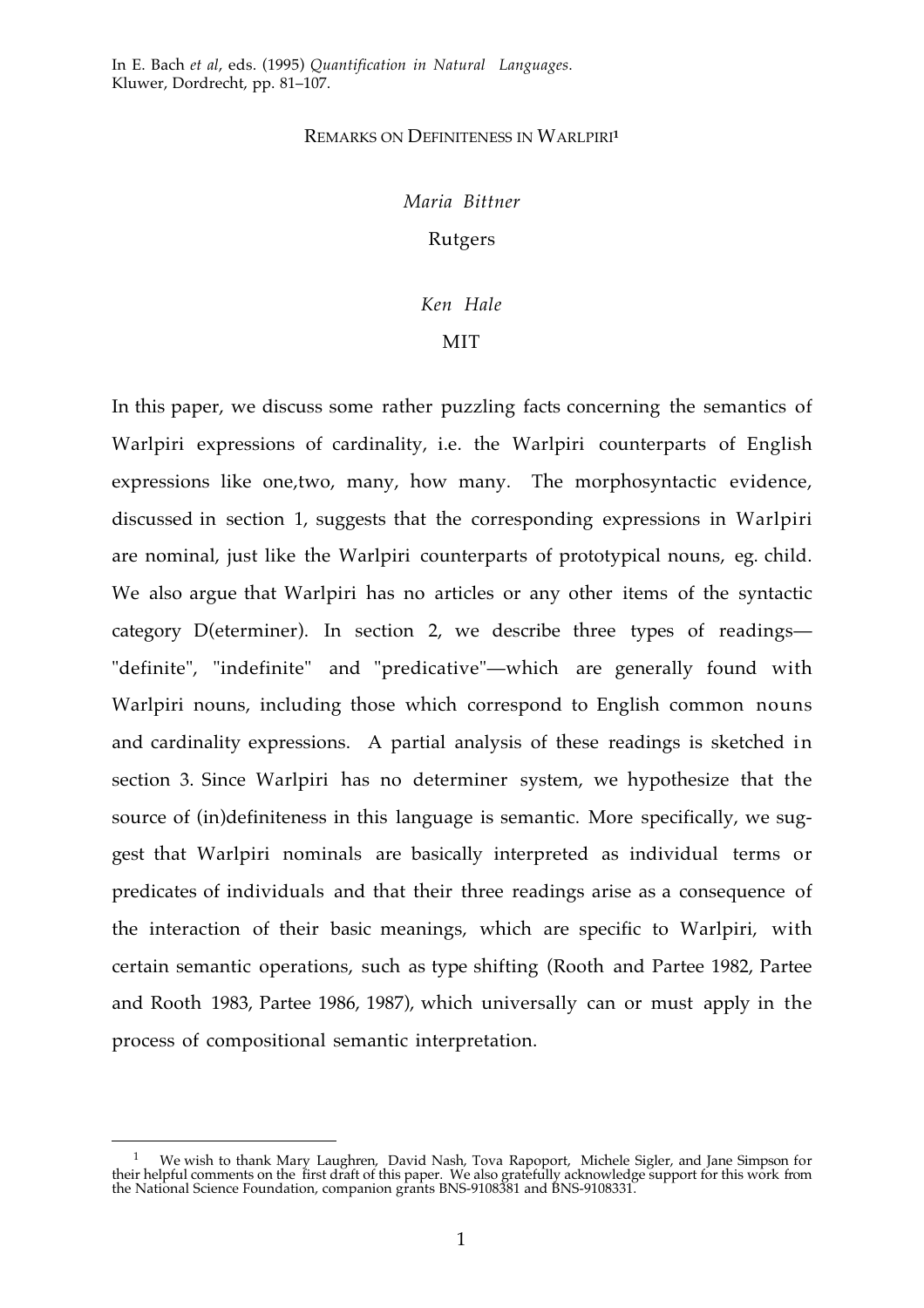#### **1. The major morphosyntactic categories of Warlpiri.**

#### *1.1. Lexical categories.*

Warlpiri has just two major lexical categories, nouns (N) and verbs (V). Morphologically, the distinction between these two categories is clear-cut. Members of the category N inflect for case and combine with derivational morphology associated exclusively with nouns. Members of the category V belong to one of the four verb conjugations and inflect for tense, mood, or the infinitival formative. In this system of two major categories, there is no obvious overlap. Stems of the N and V categories are mutually exclusive in their inflectional capabilities—though, of course, stems of either category may combine with derivational morphology to form new stems of the other category.

Semantically, verbs are primarily used to describe dynamic events. That is to say, with few exceptions, Warlpiri verbs are active, not stative. And the exceptions generally correspond to usages in which an active verb is "coerced" to combine with a nominal to describe a state. This device is often resorted to in order to permit expression of tense distinctions, impossible in the nominal system. The stance verbs *nyina-mi* 'sit', *karri-mi* 'stand', etc. are often used in this way. But generally, Warlpiri verbs are active, while notions which in English would be expressed by means of stative verbs are expressed by means of nominals instead, with or without an accompanying tense-bearing verb. For example, uses of the English stative verb *want* are generally rendered into Warlpiri with the nominal *ngampurrpa* 'desirous, wanting'; the English verb *know* is generally translated with the Warlpiri nominal *pina* 'knowledgeable about'; and so on. In this respect, the two-category system of Warlpiri differs from two-category systems found in some other languages, eg. Navajo, where stative relations and properties are apportioned to the category V rather than N.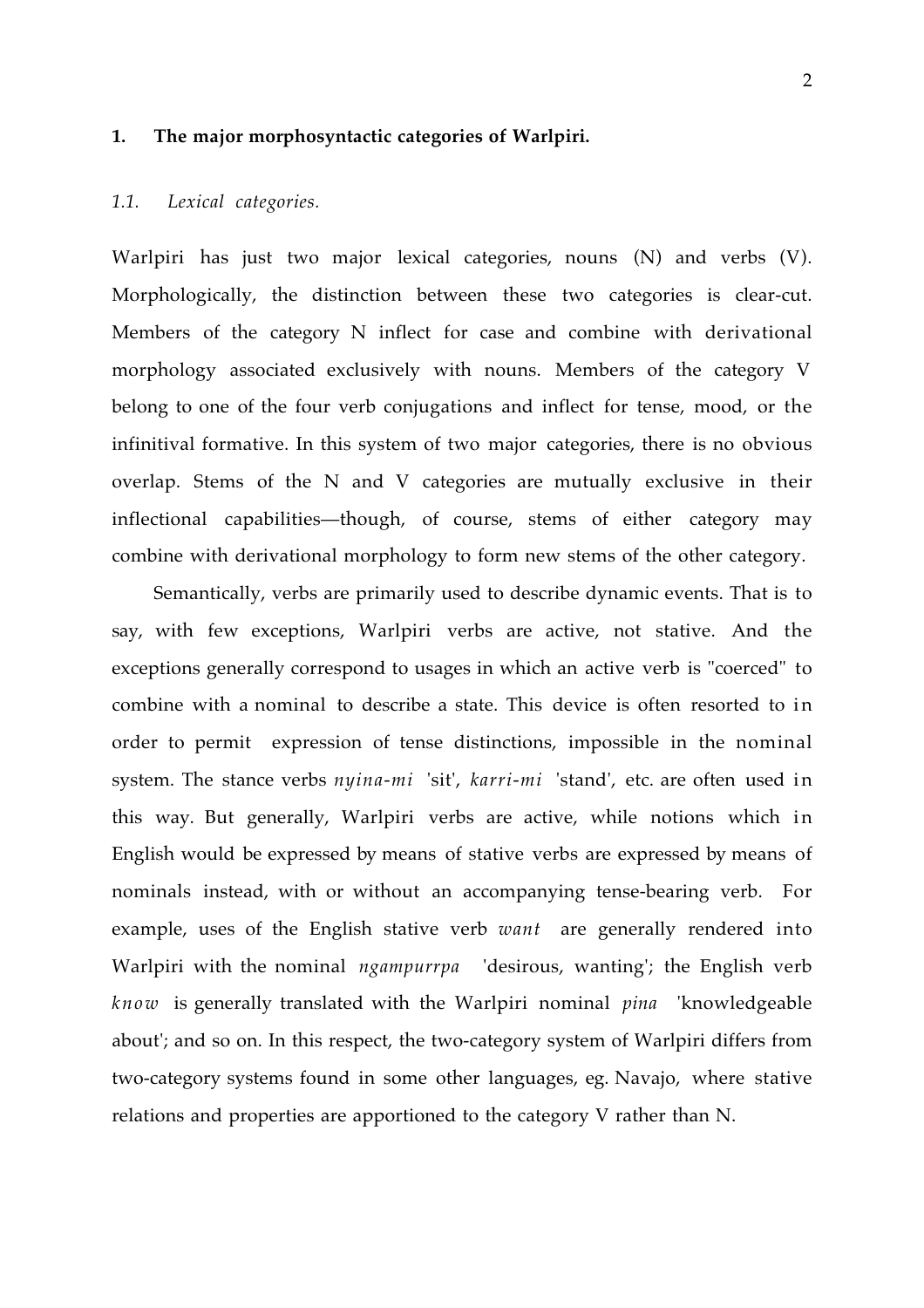In addition to functioning as the main predicate in the sentence, when the predicate is stative, Warlpiri nominals are used to express secondary predication as well as the arguments of the main predicate. When a nominal serves as an argument, it triggers pronominal agreement, in person and number, with the auxiliary; the same nominal used as a secondary predicate will exhibit adjectivelike agreement, in number and case, with the argument it is construed with.

Examples of Warlpiri nouns are given in (1), arrayed along an approximate scale according to their typical syntactic function, with group (a) most likely to express the arguments of the main predicate, and group (f) restricted to serve as the main predicate or a secondary predicate in the sentence.

(1) a. Pronouns, demonstratives, and other indexicals:

eg. *ngaju* 'I', *nyampu* 'this', *yangka* 'evocative demonstrative, i.e., the one we both know about', *jintakumarrarni* 'all of it, all of them', *nyarrpara* 'which one'.

- b. Names:
	- eg. *Jakamarra, Nakamarra, Napaljarri,...*, in general, the subsection terms used as names; dreaming names, European names, place names, and so on; *ngana* 'who'.
- c. Common nouns:

eg. *karnta* 'woman', *ngarrka* 'man', *miyi* 'vegetable food', *nyiya* 'what'.

d. Expressions of quality or cardinality:

eg. *wiri* 'big', *nyurnu* 'sick', *panu* 'many', *nyajangu* 'which ones, how many'.

- e. Expressions of psychological states: eg. *pina* 'knowledgeable about DAT', *ngampurrpa* 'wanting DAT'.
- f. Locatives and directionals: eg. *kulkurru* 'in the middle', *yatijarra* 'north', *nyarrpara* 'where'.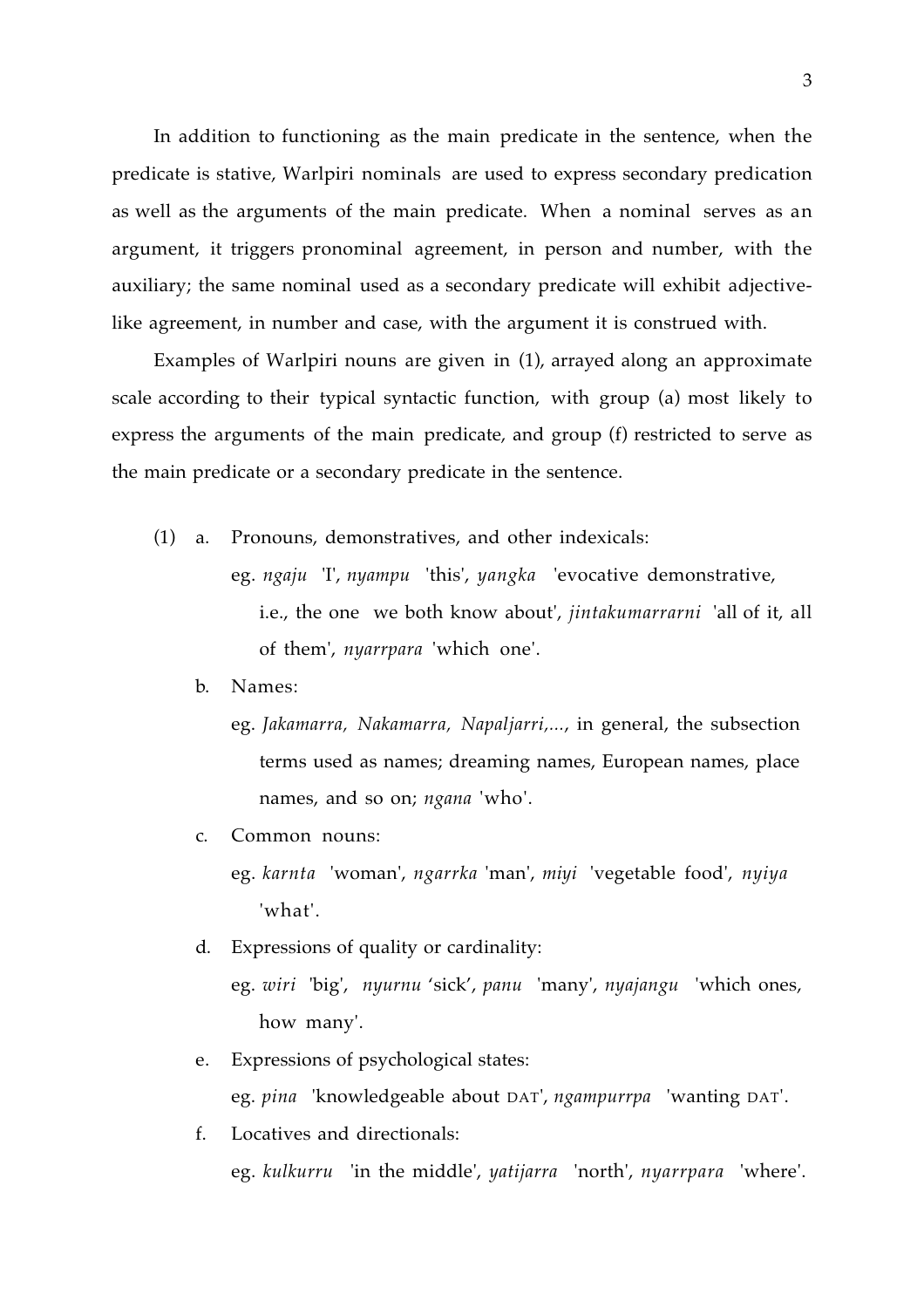To some extent, the preferred use of a Warlpiri nominal, as an argument or a predicate, may be semantically motivated. On independent grounds, Rooth and Partee (1982), Partee and Rooth (1983) and Partee (1986, 1987) have argued that each lexical item has a basic meaning from which predictable alternative meanings of other semantic types may be derived by universal type-shifting principles. If we adopt this view, then the preferred use of a Warlpiri nominal seems likely to reflect the semantic type of its basic meaning—viz., the individual type, *e*, for a nominal primarily used as an argument (group (a)-(b)), and some predicative type,  $\langle e, t \rangle$ ,  $\langle e, \langle e, t \rangle$ , or the like, for a nominal primarily used as a predicate (group  $(c)-(f)$ ). On this view, a less preferred use of a nominal involves deriving from its basic meaning a related alternative meaning of an appropriate type—*e* or <*e*, *t*>—by means of a suitable type-shifting operator.

# *1.2. Overt NP expressions.*

The essential elements of a Warlpiri (dependent) clause are exemplified by the following:2

(2) …*kuja-ka-Ø-rla ngarrka-ngku kuyu-ku warri-rni* ...COMP-PRS<sub>5</sub>-3s<sub>1</sub>-DM<sub>2</sub> man-E<sub>1</sub> meat-D<sub>2</sub> seek-NPST<sub>5</sub> Lit. 'when/that man is looking for meat (i.e. hunting)'

The tensed verb projects a structure which licences not only its arguments, but also the elements which realize the tense of the clause. These are represented discontinuously at s-structure by the present tense auxiliary base *ka-* and by the nonpast inflection on the verb—in (2), the suffix *-rni* which marks nonpast tense in the conjugation to which *warri-* 'seek' belongs. Dependent clauses of

<sup>2</sup> The abbreviations used in the glosses are: A = absolutive; D = dative; E = ergative; LOC = locative; 1, 2, 3 = 1st, 2nd, 3rd person; d = dual; p = plural; s = singular; DM = dative registration marker; FUT = future; INF = infinitive; OBV = obviative; PROX = proximate; PRF = perfective; PRS = present; PST = past; NPST = non-past. Word-internal morpheme boundaries are indicated by '-', clitic boundaries, by '='. Elements which are construed with each other are coindexed when the construal relation is relevant.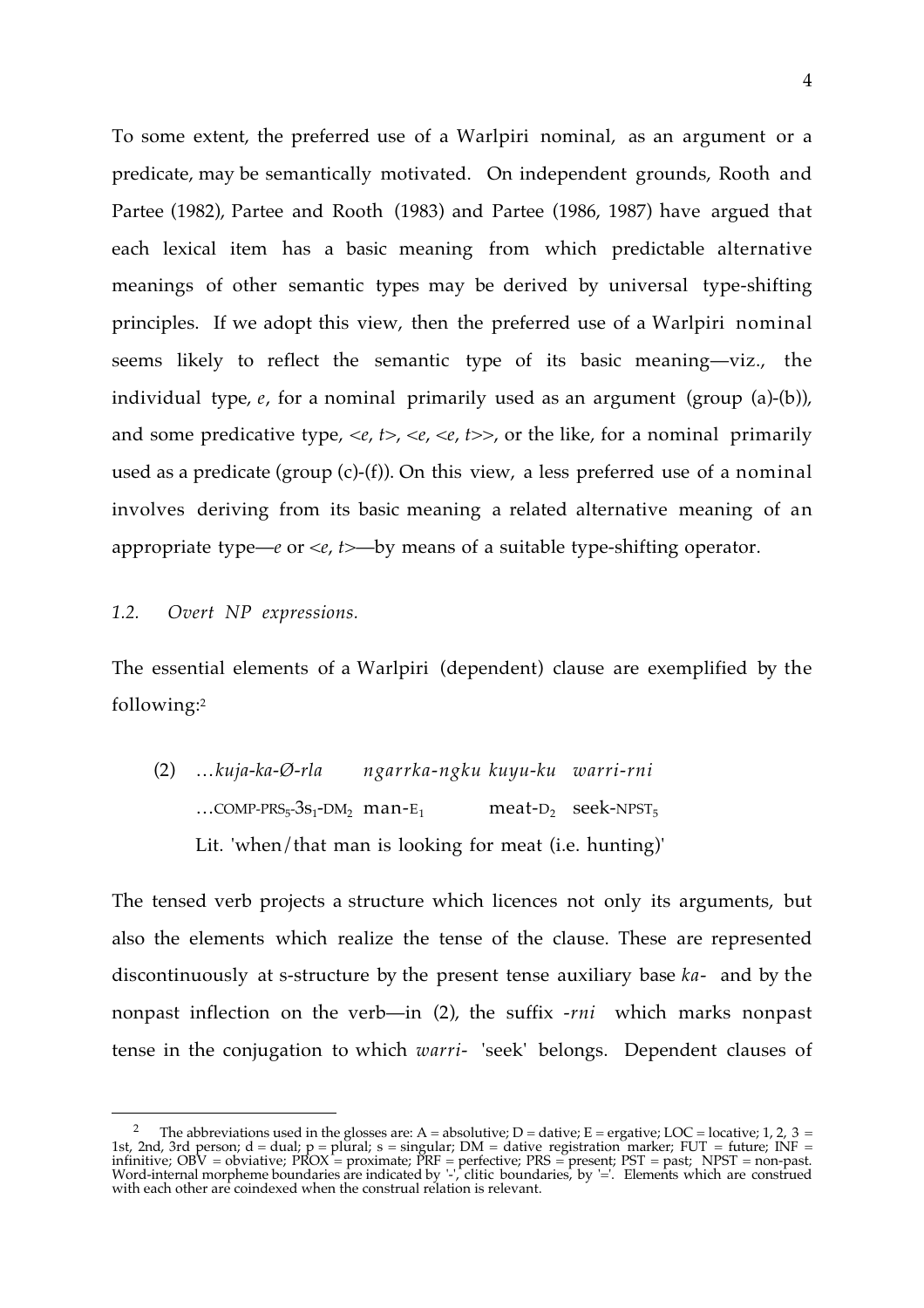this particular type also involve the use of a complementizer. In (2), the "central coincidence" complementizer *kuja-* (cf. Hale 1986, and for exemplification, Hale 1976) appears prefixed to the auxiliary, as usual in tensed dependent clauses of the type represented by (2). The subject and object argument expressions in (2) consist simply of the head noun and the case inflection.3 In tensed clauses, the arguments of the verb are also represented in the auxiliary (i.e. in INFL) by pronominal agreement (generally overt, except in the case of third person singular subjects or direct objects; cf. Hale 1973). Since the Warlpiri agreement system qualifies as "rich", it is not surprising that the language makes extensive use of null anaphora (cf. Taraldsen 1978, Chomsky 1981), or pro-drop. In tensed clauses particularly, the truly stable reflection of a verb's arguments consists in the agreement system.

But here we are concerned primarily with overt NP expressions. While these may be simple, consisting just of a head noun in an appropriate case, they may also be complex, consisting of a head noun and one or more modifiers, as in  $(3):$ 

(3) *Maliki wiri-ngki ka-Ø-ju (ngaju) wajilipi-nyi*  $\log$  **big-E<sub>1</sub>** PRS-3s<sub>1</sub>-1s<sub>2</sub> (me<sub>2</sub>) chase-NPST 'A/the big dog is chasing me.'

The subject here consists of the head noun *maliki* 'dog' together with another nominal *wiri* 'big', functioning as a modifier. The syntactic structure of Warlpiri expressions of this sort is discussed at length in Nash (1980). In (3), the noun and modifier form a constituent—this is indicated both by the fact that the sequence precedes the auxiliary (a "second position" element in Warlpiri) and by the fact

<sup>&</sup>lt;sup>3</sup> The syntactic structure of clauses with overt NP expression of arguments in Warlpiri is a matter of continuing inquiry (cf. Hale 1983, Jelinek 1984), the issue being whether an overt NP expression corre-sponding to a verbal argument is in fact in an argument position or in an <u>adjunct</u> position. We will not enter into this question here, and we will use the term "argument" to include the overt NP correlates of the semantic arguments of the verb, whatever the syntactic status of these NPs proves ultimately to be.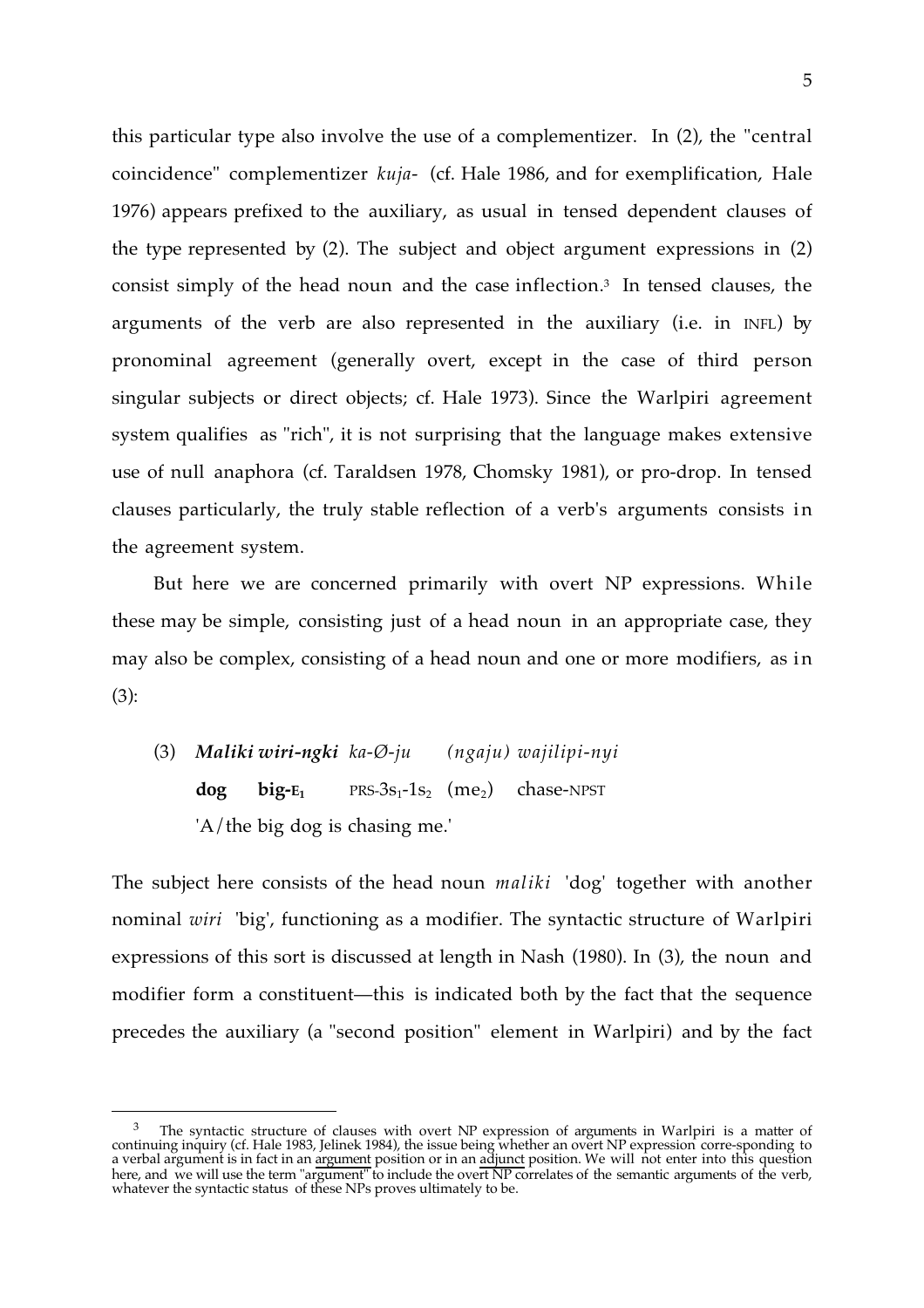that the construction is marked by a single, right marginal, case inflection (the ergative, in conformity with the ergative case marking system of Warlpiri).

Although the subject forms a constituent in (3), Warlpiri nominal expressions of this type are often "discontinuous", each subpart being separately marked for case, and each counting as a complete constituent in relation to the principle which governs the surface position of the auxiliary in tensed clauses:

- (4) a. *Maliki-rli ka-Ø-ju wiri-ngki wajilipi-nyi*  $\bf{dog}\text{-}E_1$  PRS- $\rm{3s_1\text{-}1s_2}$   $\bf{big}\text{-}E_1$  chase-NPST b. *Maliki-rli ka-Ø-ju wajilipi-nyi wiri-ngki*  $\text{dog-}E_1$  PRS- $3s_1$ -1s<sub>2</sub> chase-NPST  $\text{big-E}_1$ 
	- c. *Wiri-ngki ka-Ø-ju wajilipi-nyi maliki-rli*  $big-E_1$  PRS-3s<sub>1</sub>-1s<sub>2</sub> chase-NPST **dog-E<sub>1</sub>**

Warlpiri strings having the surface appearance of (4b) or (4c), and to a lesser extent (4a), (hereafter, *discontinuous apposition* ) are generally ambiguous: out of two identically case-marked nominals, the one which functions as the modifier—here, *wiri* 'big'—can be either restrictive or appositive. On the restrictive reading, (4b) and (4c) are equivalent to the unambiguous sentence  $(3)^4$ —"a/the big dog is chasing me"; whereas the appositive reading would normally be rendered into English with a secondary predicate or an appositive relative clause—"the dog, which is big, is chasing me" (cf. Halliday 1967, 1968, Hale 1983, Simpson 1983, Rapoport 1990). The same ambiguity is found in sentences (5)-(7), which also show that discontinuous apposition is possible for every argument of the verb.

The restrictive reading is strongly favored when the modifier forms a constituent with the modified nominal. We cannot, however, say that the appositive reading is impossible in sentences of the general type represented by (3). In some cases, the appositive interpretation is probably more likely then the restrictive one—eg. in an expression like *yinarlingi jilkarlaparnta* (porcupine spiny) 'spiny porcupine'.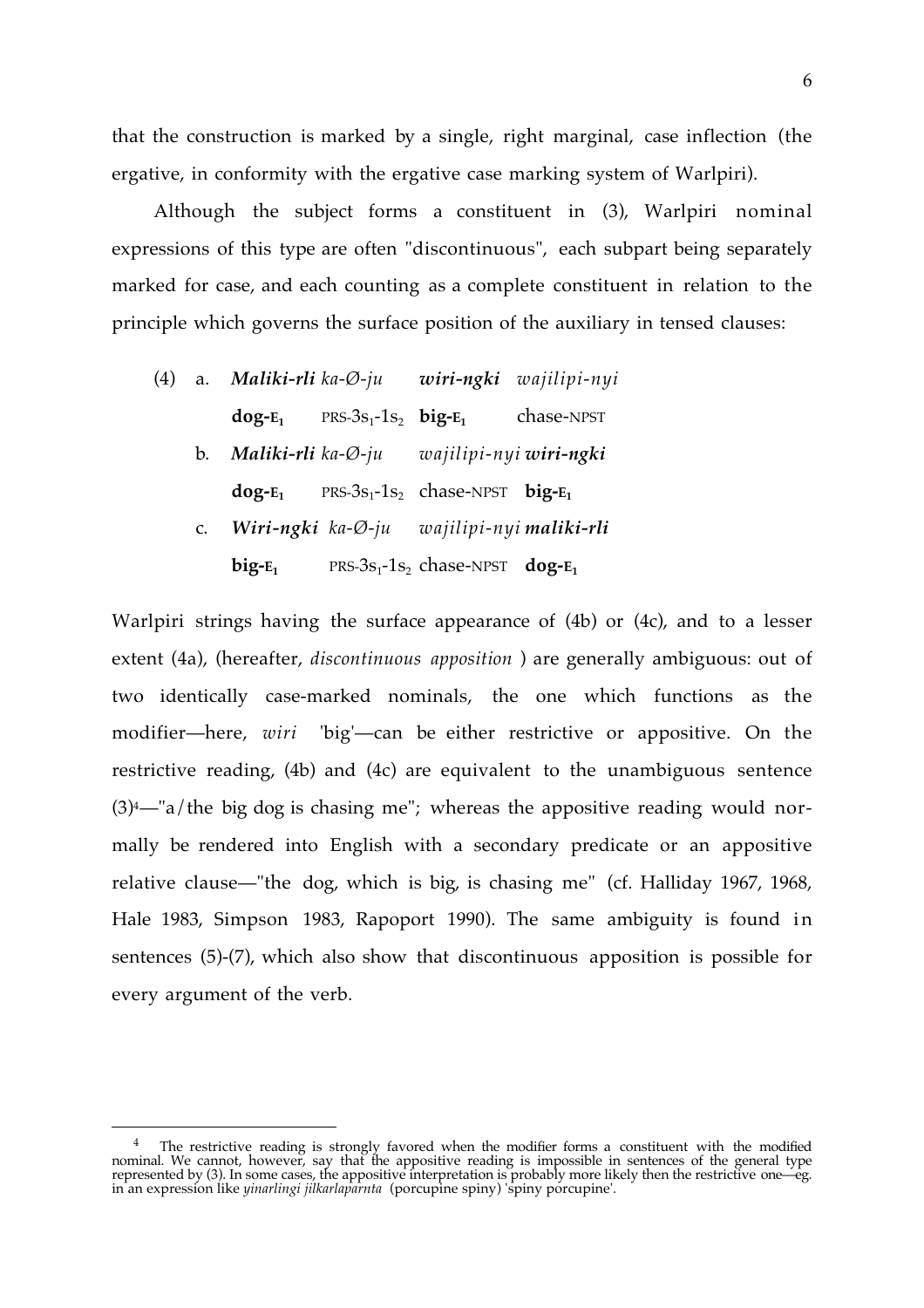- (5) *Ngarrka-ngku ka-Ø-Ø-rla karnta-ku ngapa yi-nyi mata-ku.*  $\text{max-}E_1$  PRS-3s<sub>1</sub>-3s<sub>2</sub>-DM<sub>3</sub> **woman-D<sub>3</sub>** water-A<sub>2</sub> give-NPST **tired-D<sub>3</sub>** (i) 'A/the man is giving some/the water to a/the tired woman.' (ii) 'A/the man is giving some/the water to the woman, who is tired.'
- (6) *Ngarrka-ngku ka-Ø-Ø-rla karnta-ku ngapa yi-nyi mata-ngku.*  $\text{man-}E_1$  PRS- $3s_1-3s_2-DM_3$  woman- $D_3$  water- $A_2$  give-NPST **tired-** $E_1$ (i) 'A/the tired man is giving some/the water to a/the woman.' (ii) 'The man, who is tired, is giving some/the water to a/the woman.'
- (7) *Ngarrka-ngku ka-Ø-Ø-rla karnta-ku ngapa yi-nyi ngurrju.* man- $E_1$  PRS- $3s_1-3s_2$ -DM<sub>3</sub> woman-D<sub>3</sub> water- $A_2$  give-NPST **good-** $A_2$ 
	- (i) 'A/the man is giving some/the good water to a/the woman.'
	- (ii) 'A/the man is giving the water<sub>2</sub>, which<sub>2</sub> is good, to a/the woman.'

As already mentioned, discontinuous apposition can be disambiguated in favour of its restrictive reading by including the modifier in the same constituent as the modified nominal—cf. (3). The appositive reading, on the other hand, is favored in the presence of temporal enclitics, when the scope of the enclitic is restricted to the predicate to which it is attached—as in (8).

(8) *Ngarrka-ngku Ø-rla karnta-ku ngapa yu-ngu mata-ku=wiyi.* man-E<sub>1</sub> PRF-3s<sub>1</sub>-3s<sub>2</sub>-DM<sub>3</sub> **woman-D<sub>3</sub>** water<sub>2</sub> give-PSTtired-D<sub>3</sub>=*before* 'A/the man gave the woman<sub>3</sub> some/the water, (when she<sub>3</sub> was) tired before.'

# *1.3. The absence of a determiner category.*

The syntactic constructions described above—i.e. simple noun in an appropriate case (2), continuous apposition (3), discontinuous apposition (4)-(7), and secondary predication (8)—are not restricted to common nouns and nominal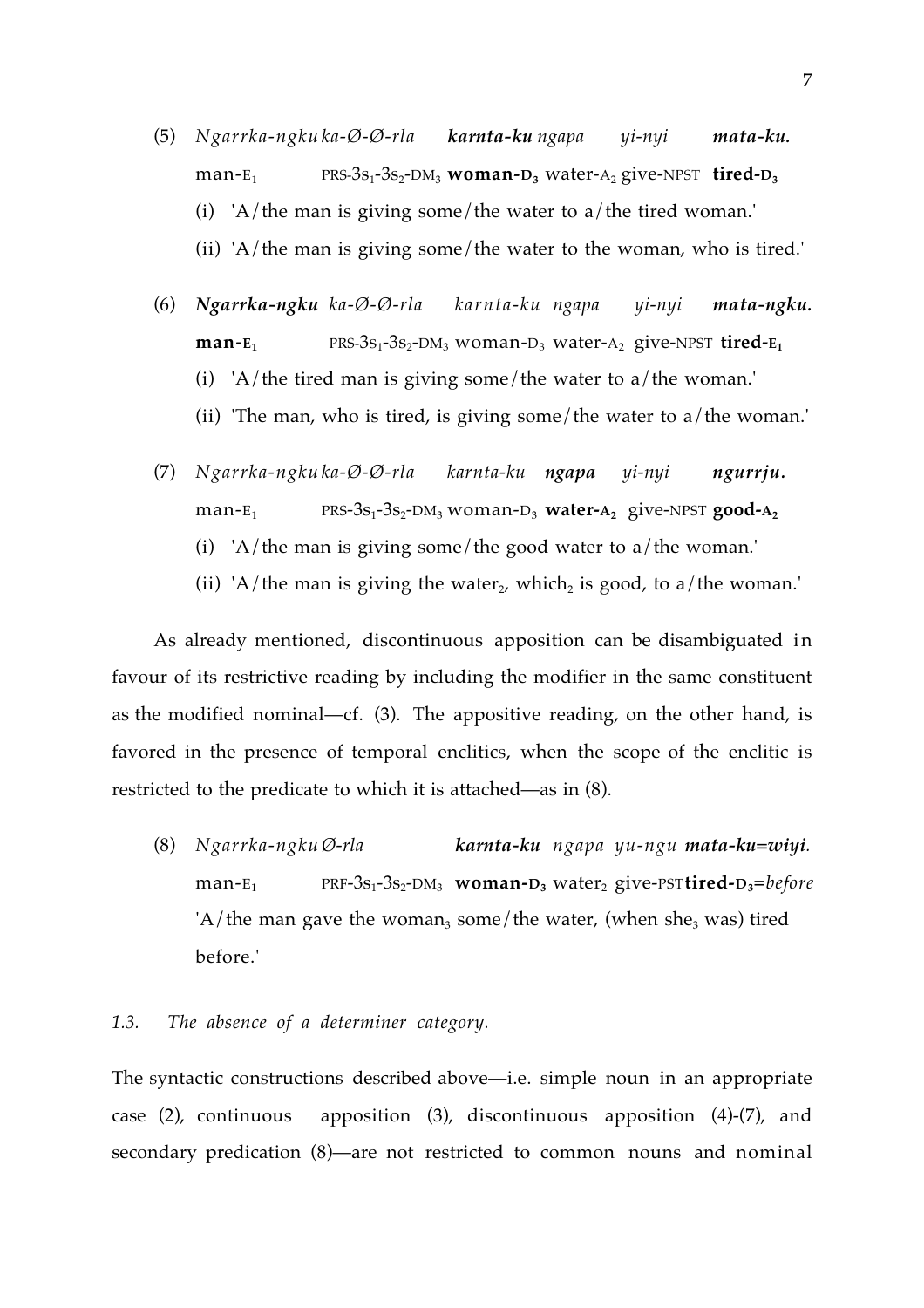expressions of quality, but are quite generally characteristic of all the members of the category N listed in  $(1)$ —where the category N, as the reader will recall, was identified on the basis of morphological criteria (inflects for case and is compatible with exclusively nominal derivational morphology). The only constraint on admissible combinations seems to be the interpretability of the resulting structure. For instance, in (9), the "evocative" demonstrative *yangka* is construed with the common noun *karli* 'boomerang', forming a single syntactic constituent therewith in (9a), and forming a discontinuous expression in (9b).

- (9) a. *Warri-rni ka-rna-rla karli yangka-ku, kuja-npa-ju yu-ngu* seek-NPST PRS-1s-DM<sub>2</sub> **boomerang that-D**<sub>2</sub> COMP-2s-1s give-PST
	- b. *Karli-ki ka-rna-rla warri-rni yangka-ku, kuja-npa-ju yu-ngu* **boomerang-D<sub>2</sub>** PRS-1s-DM<sub>2</sub> seek-NPST **that-D<sub>2</sub>** COMP-2s-1s give-PST 'I'm looking for that boomerang you gave me.'

Syntactically, there is no evidence that the demonstrative nominal *yangka* in these constructions bears a different relation to the common noun it is construed with than the nominal of quality *wiri* 'big' does in (3) and (4b), respectively. The semantic interpretation of the resulting structure is, of course, different, but that, we suggest, is due to independently motivated semantic differences between *yangka* and *wiri* ; on syntactic grounds, the two items are indistinguishable.

Likewise, the quantificational or group-denoting nominal *jintakumarrarni*, glossed as 'all of them', can be used on its own as a simple noun in an appropriate case, as in (10)—just like *ngapa* 'water' in (8); or in a discontinuous appositive construction, as in (11)-(12)—where it is syntactically parallel eg. to *wiri* 'big' in (4b), *mata* 'tired' in (5)-(6), *ngurrju* 'good' in (7), and the evocative demonstrative *yangka* 'that' in (9b). The semantic contribution of *jintakumarrarni* may be similar to that of *yangka*, if it can be analyzed as a group-denoting term (Landman 1989), roughly equivalent to the collective reading of *all of them* or *all of it* in English. This analysis is consistent with the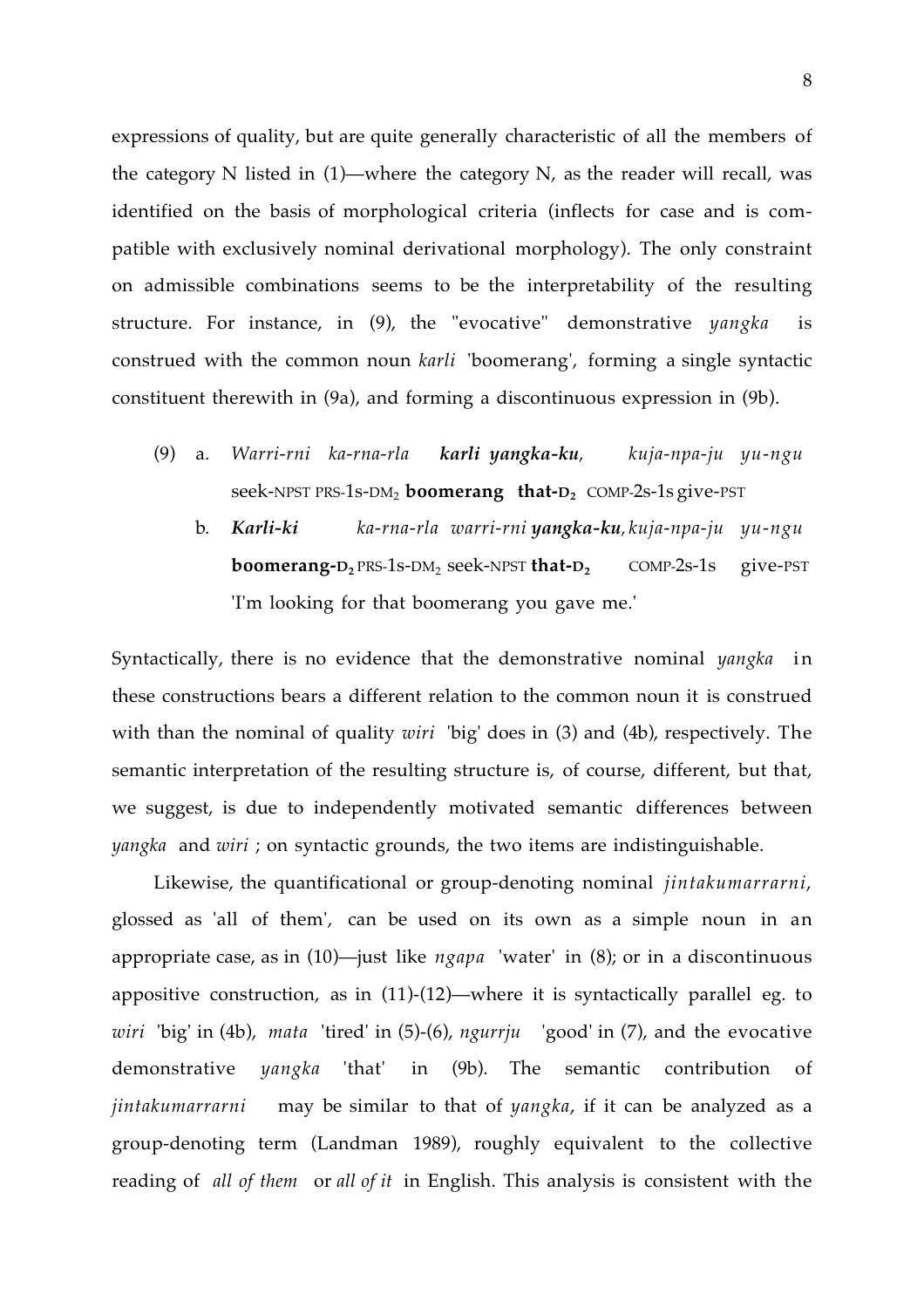fact that the Warlpiri *jintakumarrarni*—just like the English *all*—can quantify over masses (10) as well as individuals  $(11)-(12)^5$  and would predict that sentences with *jintakumarrarni* should allow distributive readings just in case their counterparts with evocative demonstratives do.6 Whatever the correct semantic analysis, though, the point here is that *jintakumarrarni* syntactically behaves just like all the other Warlpiri nominals—in agreement with our claim that it, too, is a member of the category N.

- (10) *Yurnmi-jarri ka-lu jintakumarrarni=lki* ripe-become-NPST PRS-3p<sub>5</sub> all<sub>5</sub>=then 'Then they<sub>5</sub> get ripe, all (parts) of them<sub>5</sub>.'
- (11) *Jintakumarrarni=jikijala ka-lu wapa kankarlu-mipa*  $all-A_4=of.course$  PRS- $3p_4$  move-NPST above-only *paarrpardi-nja-rla pinkirrpa-kurlu-Ø* fly-INF-PROX **feather-ones.with-A4** 'All of them<sub>4</sub> of course live only up in the air flying, [the feathered  $ones]_4$ .

(12) *Jampijinpa-rlu Jangala-rlu ka-pala yunpa-rni jintakumarrarni-rli* **Jam.-E<sub>7</sub> Jang.-E**<sub>7</sub> PRS-3d<sub>7</sub> sing-NPST **all-E**<sub>7</sub> '[Jampijinpa and Jangala]<sub>7</sub> are singing, all of them<sub>7</sub> (i.e. both of them<sub>7</sub>) '

Observations such as the above lead us to conclude that Warlpiri has no class of elements which can correctly be said to represent the syntactic category D, or determiner. To be sure, Warlpiri has demonstrative and quantificational elements, exemplified in (9)-(12), whose nearest equivalents in other languages have the morphological form and syntactic distribu-tion characteristic of

 <sup>5</sup> In (8b), *jintakumarrarni* may quantify over kinds (cf. *all birds can fly* , in English). This need not be in conflict with the above generalization, if kinds are modelled as a sort of individuals, as in Carlson (1977).

<sup>6</sup> As far as we know at this point, neither *jintakumarrarni* nor plural evocative demonstratives can be interpreted distributively, i.e. neither can be used as an equivalent eg. of 'each of them' in English.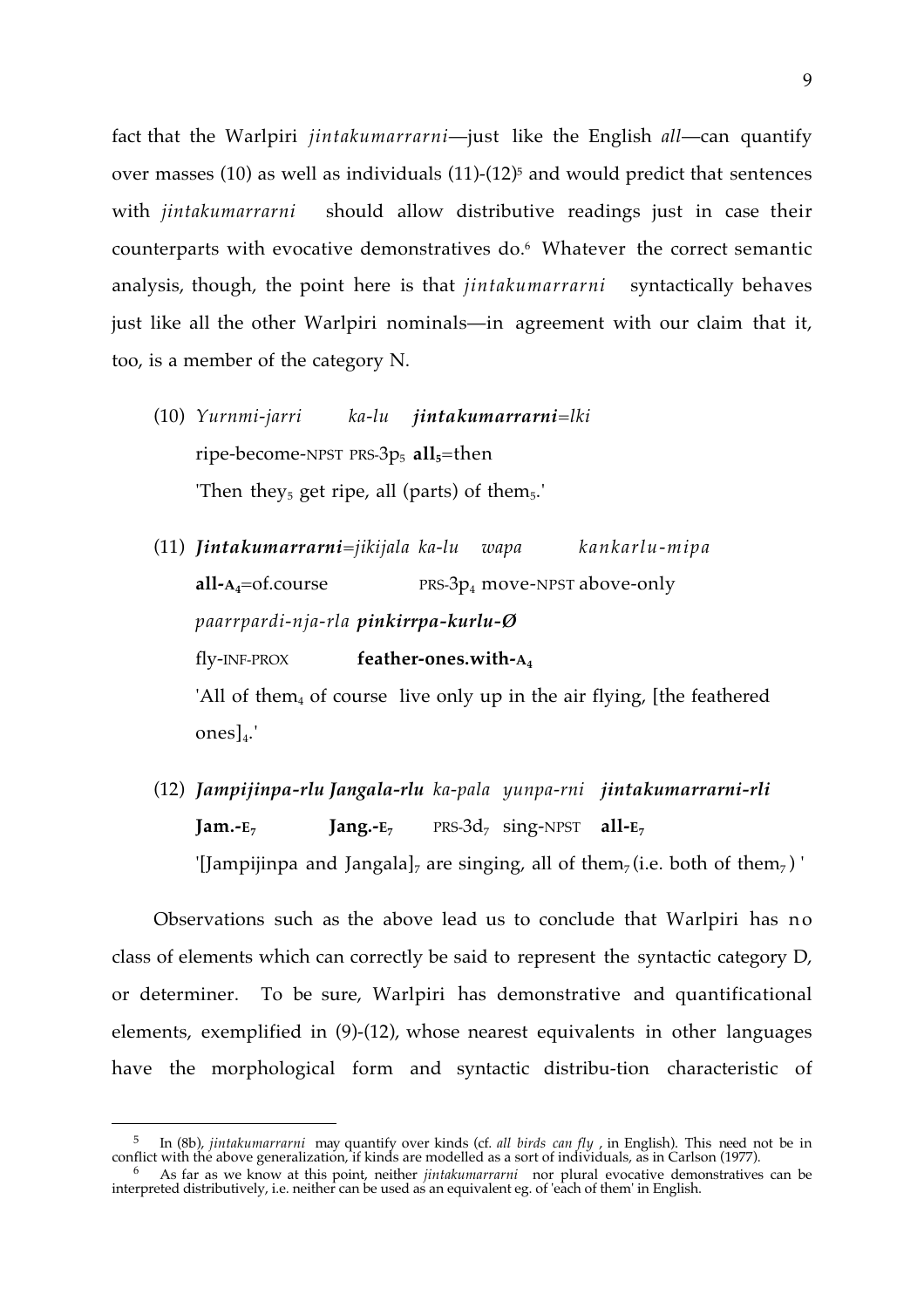determiners. In Warlpiri, however, demonstratives and quantifiers alike are simply members of the lexical category N. Syntactically, they have the same distribution as common nouns and other prototypical members of the category N in Warlpiri: like nouns in general, they can head their own autonomous phrases, and can appear in construction with other nouns by entering into one or the other of two relations, apposition or secondary predication. Quite unlike canonical functional categories, Warlpiri determiners and quantifiers (and any other candidates for membership in the D-category) do not have a fixed position within NP when they appear there. Indeed, as we have seen, they are not even limited in their occurrence to NP-internal positions. Thus, for example, *maliki nyampu, nyampu maliki* and *maliki … nyampu* (either order) are all grammatical realizations of the expression corresponding to English *this dog.* <sup>7</sup> By contrast, the clearly functional categories of Warlpiri—eg. case, tense, and complementizer—are rigidly fixed in their placement. This is an unfair comparison, it might be said, for most of these elements are bound morphemes in Warlpiri. While this is true by and large, there is one striking exception. In most occurrences, the auxiliary—a complex of functional elements—is morphologically free, not bound; yet its position is fixed within the syntactic domain it defines (i.e. the tensed clause). In short, there is little to suggest that there is a specific D-projection in Warlpiri. Elements which, by virtue of their meaning, might be considered good candidates for inclusion in a determiner category display a syntactic behaviour which is not at all different from canonical representatives of the syntactic category N in this language.8

With this background, we wish now to turn to the main focus of this paper, namely the systematic ambiguity of Warlpiri nominals in the middle range of

There is, perhaps, a significant tendency in favour of the ordering according to which the nominal which<br><sup>7</sup> There is, perhaps, a significant tendency in favour of the ordering according to which the nominal which functions as a restrictive modifier—here, *nyampu* 'this'—appears finally within its NP.

<sup>&</sup>lt;sup>8</sup> There is a possible alternative conception of Warlpiri categorial system, according to which the determiner category exists but is limited to the suffixal elements representing the grammatical category number, eg. *jarra* 'dual', *-patu* 'paucal'. This would not affect our central claim concerning demonstratives and quantificational nominals, however.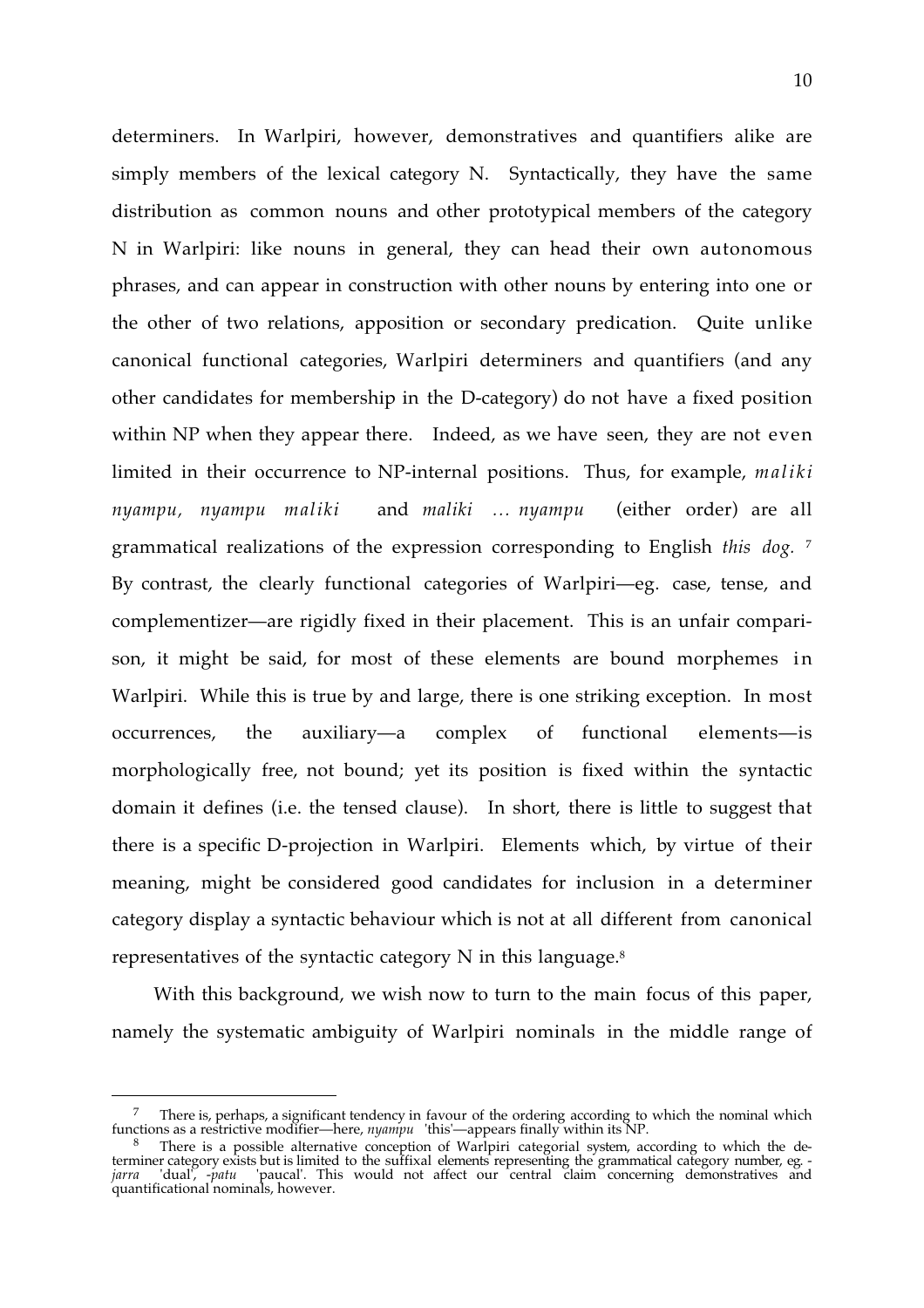(1)—i.e. common nouns as well as the nominal expressions of quality and cardinality—between readings which, for common nouns, might be characterized as "definite" and "indefinite" and, more generally, as "strong" and "weak" (Milsark 1974, Barwise and Cooper 1981, Heim 1987, *et al*. )

#### **2. The readings of Warlpiri nominals.**

At several points in the foregoing discussion, Warlpiri sentences were glossed in such a way as to give the reader to understand that a nominal argument expression was ambiguously either definite or indefinite (eg. in sentences (5)-(8)). This is a regular possibility when an argument is expressed by means of a nominal whose basic meaning is of a predicative type—eg. a common noun or a nominal expression of quality (group 1.c-d); but not if the nominal is basically interpreted as an individual term—i.e., is a pronoun, demonstrative, name, etc. (group 1.a-b)—in which case it is always "definite". Thus, a common noun like *karnta* 'woman', or a nominal expression of quality such as *wiri* 'big', when not in apposition with an individual term, is open to either the definite or the indefinite interpretation. There are certain factors which encourage one or the other interpretation—eg. the linear ordering of old and new information (cf. Hale, 1992; Swartz, 1985, 1987) or the use of certain discourse-linked enclitic elements (eg. *-ju* for repeated, or old, topic)—but other than that, definite and indefinite interpretations are readily available for such nominals.

This is all quite familiar and expected, of course. And since Warlpiri has no determiners, we hypothesize that the source of definiteness and indefiniteness in this language is some semantic mechanism still to be discovered. Such a view of Warlpiri would distinguish that language form another class of superficially similar languages which "lack articles", i.e. languages which have an otherwise full and standard determiner system but in which the definite and indefinite articles are non-overt. In such a language, definiteness and indefiniteness could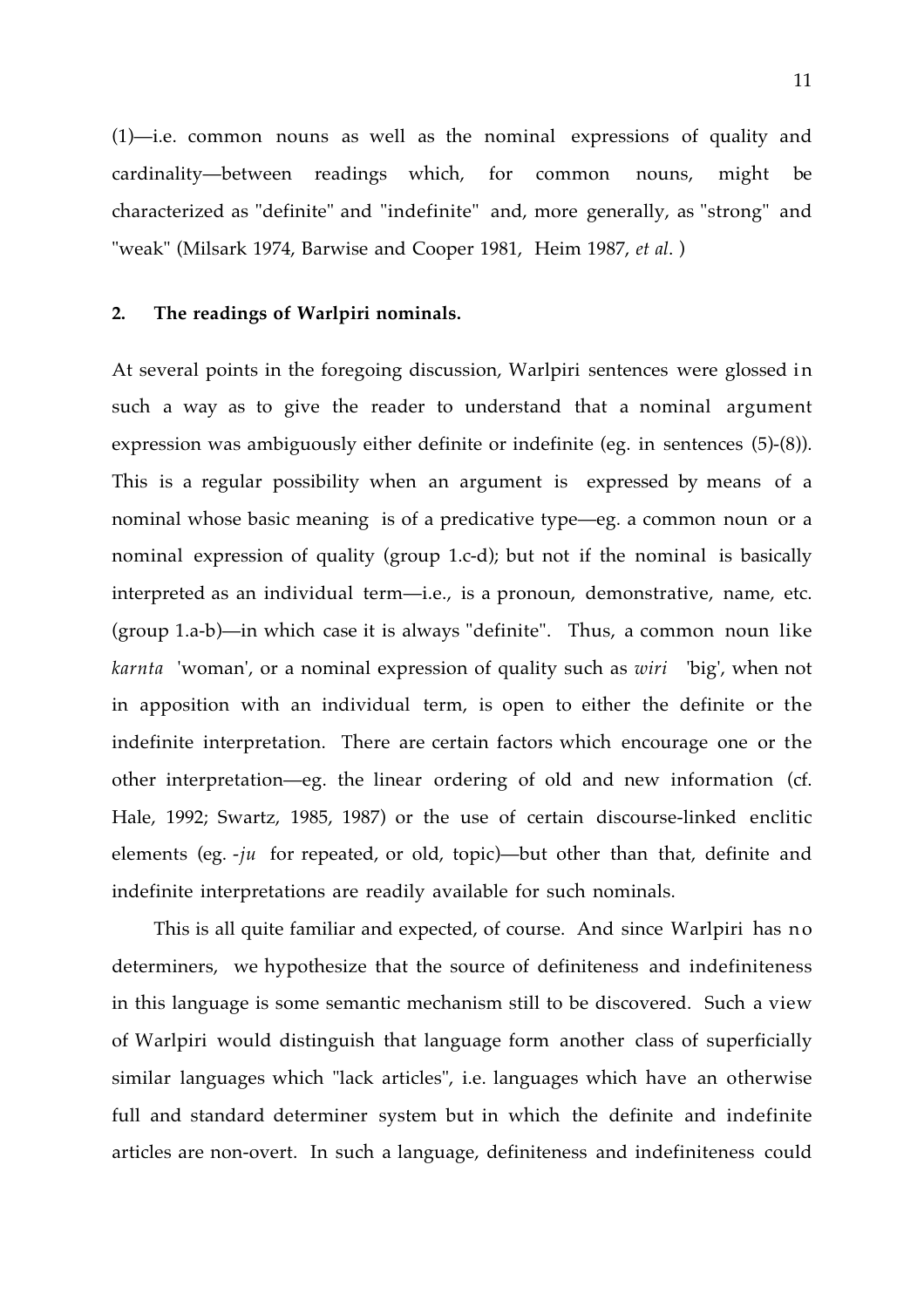still have a syntactic source, viz. the features associated with the null determiner. In Warlpiri, by contrast, (in)definiteness in nominal expressions of the type under consideration here could not be attributed to a determiner system. It is, rather, a matter of interpretation, and the interpretive principle involved is applicable to any nominal within the middle range of (1), representing by far the majority of morphologically simple nominals in Warlpiri.<sup>9</sup> It is this circumstance which will be of interest here. The relatively free application of an operation which fixes the definiteness—more generally, the strength—of a nominal expression gives rise to certain usages in Warlpiri which are somewhat suprising.

# *2.1. Ambiguous cardinality nominals.*

By way of introduction to the usages in question, we will shift now to the first person singular voice of one of the co-authors as he relates his expectations and confusions while doing field work in the Warlpiri community of Central Australia.

No matter how sophisticated, liberal, or open minded a field worker thinks he or she is, the tyranny of what you know, innately or through learning, is awesome—it prevents you from seeing the world, in effect. When you study a language in the field, you do so as a big baby. Like a baby, and like a drowning person, you hungrily seize new linguistic data and associate it with what you know. Only, unlike a baby, you are contaminated with one or more native languages, whose grasp upon the mind is fiercely jealous, blocking your view of any other language system. So if you come to understand your field language primarily in terms of your linguistic knowledge, the overwhelming influence of

These are nominals in the informal classes (1c) and (1d). Nominals in groups (1e) and (1f) are normally steadfastly predicative. While these do sometimes appear heading an argument expression, this is extremely rare. Any predicative nominal can, however, be combined with the derivational suffix *pirdinypa* 'the one(s) which'. Such derived nominals, which are always definite, can be used as argument expressions.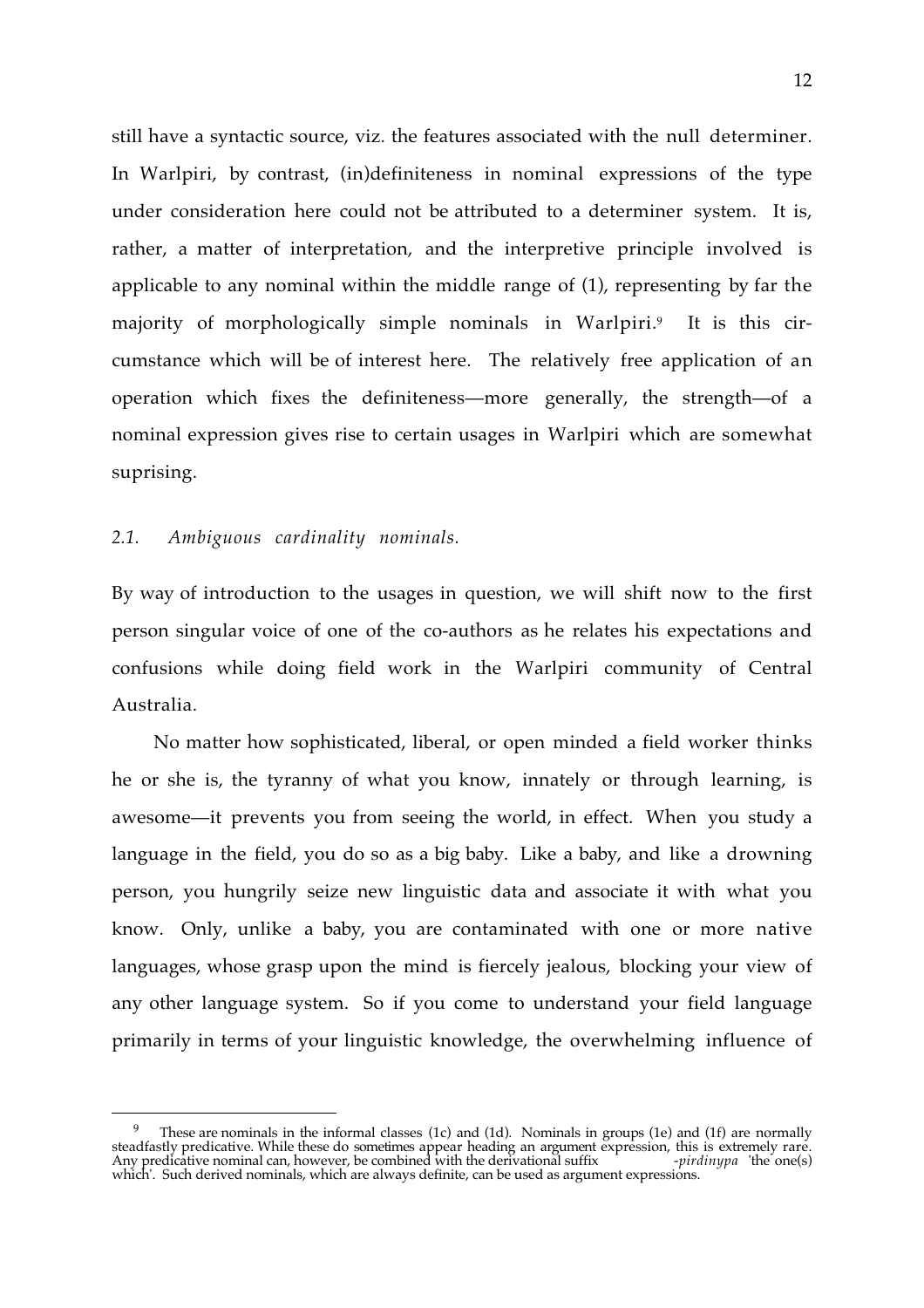your native language inevitably wins, no matter how good a field worker you are. For the most part perhaps, it does not matter since the greater part of any language is universal grammar, or so we think. But it is a mistake to be too sanguine about this. We cannot easily avoid mistakes. One of my many mistakes in relation to Warlpiri had to do with certain expressions of cardinality.

When I started to work on Warlpiri, I did what I had always done. I tried to find out how you said this, and how you said that. Of course, this and that were notions I expressed to myself mentally in English. A primitive method, but the only one I could possibly use if I were to get started and get into the business quickly. Later, I told myself, I would correct it all by using a "method" I had for doing this—see below.

In the process of trying to learn Warlpiri in this manner, I happily learned how to say "many" (i.e. *panu* ), and I eventually also learned how to say "how many" (i.e *nyajangu* ). It all seemed totally straightforward to me. "Many" is *panu*, "how many" is *nyajangu*, "two" is *jirrama*, "one" is *jinta*, and so on. Simple, even boring. Let's move on to something hard. Let's get to the big problems.

In fieldwork, what appears to be simple is usually pretty sneaky. It's the small scorpion that stings the worst, not the big one. So I went on for a decade with the assumption that I didn't have to ask anything more about Warlpiri "one", "two", "many", "how many", and the like. I knew it all.

About ten years after I started to work on Warlpiri, I began to collect lexicographic essays from Warlpiri speakers. This was part of my "method" for correcting mistakes in the data—in particular, it was the method for correcting mistakes in meanings. A second and important purpose of the method, however, was to get material on complex sentences. Essays on the meaning of words—all words, not just exotic ones—required the exercise of the entire range of expressive resources available in the language. This proved to be the very best way, for example, to get relative clauses and other complex constructions. Also,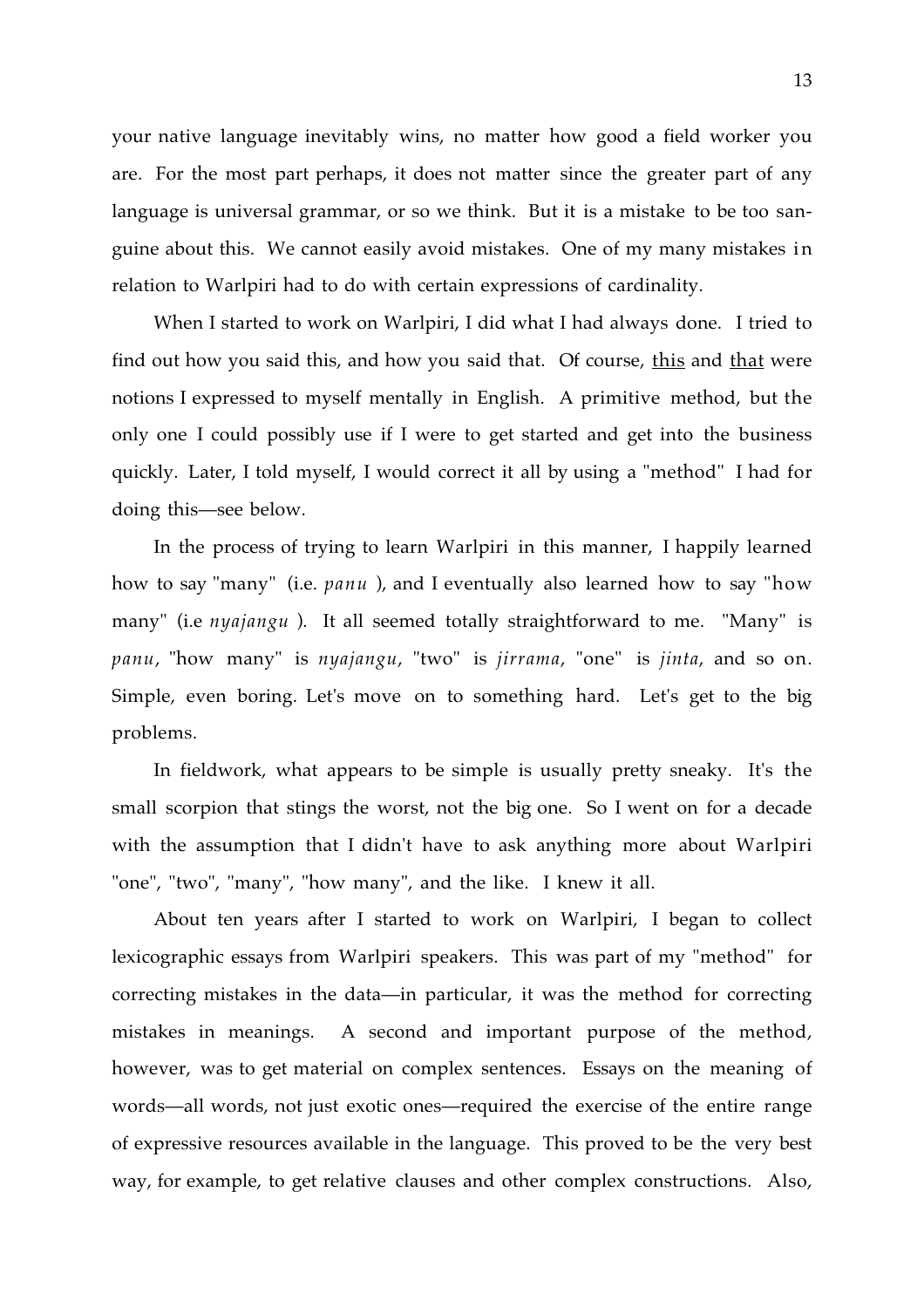it uncovered aspects of the meanings of words which were missed in the initial phase of field work. The method was simple: I simply asked articulate speakers of Warlpiri to define orally, or to give an oral essay on, each item in the vocabulary which I had already assembled—they were to do it in Warlpiri, pretending that, by some bizarre accident, I knew all of Warlpiri vocabulary except the particular item being defined.

It was in the course of this phase of my investigation of Warlpiri that I discovered how hopelessly wrong I had been about the expressions for "many" and "how many" in Warlpiri. When I came to the word *panu*, which I felt completely comfortable with, in my misunderstanding of it, and when I asked a Warlpiri speaker to define it for me, the oral essay that came forth simply did not correspond to the meaning which my mind had fixed upon. To illustrate the meaning which came to his mind first, the Warlpiri essayist set up a situation involving two speakers, one of whom said to the other:

(13) *Panu-rna ma-ni* **PANU**-PRS-1s take-NPST

This my understanding of Warlpiri would only permit me to interpret as meaning "I'll take A LOT of them" or "I'll take MANY of them". But the context the essayist had constructed simply did not allow this interpretation—it was clear from the context that the imaginary speaker was saying "I'll take ALL of them". Not "many", but "all". It was very clear. And to make sure, I went over the essay several times. It was evident that *panu* could mean "all" as well as "many". I assumed this was some sort of mistake, and in my arrogance, I assumed that the Warlpiris were simply being vague and imprecise, not really using the word properly. How could a word mean both "many" and "all"? Impossible. But, it eventually became clear to me that *panu* could mean "all". In fact, at a later point, when I asked for a definition of the group-denoting nominal *jintakumarrarni* 'all of it, all of them' (cf. (9)-(12) above), I was told the following: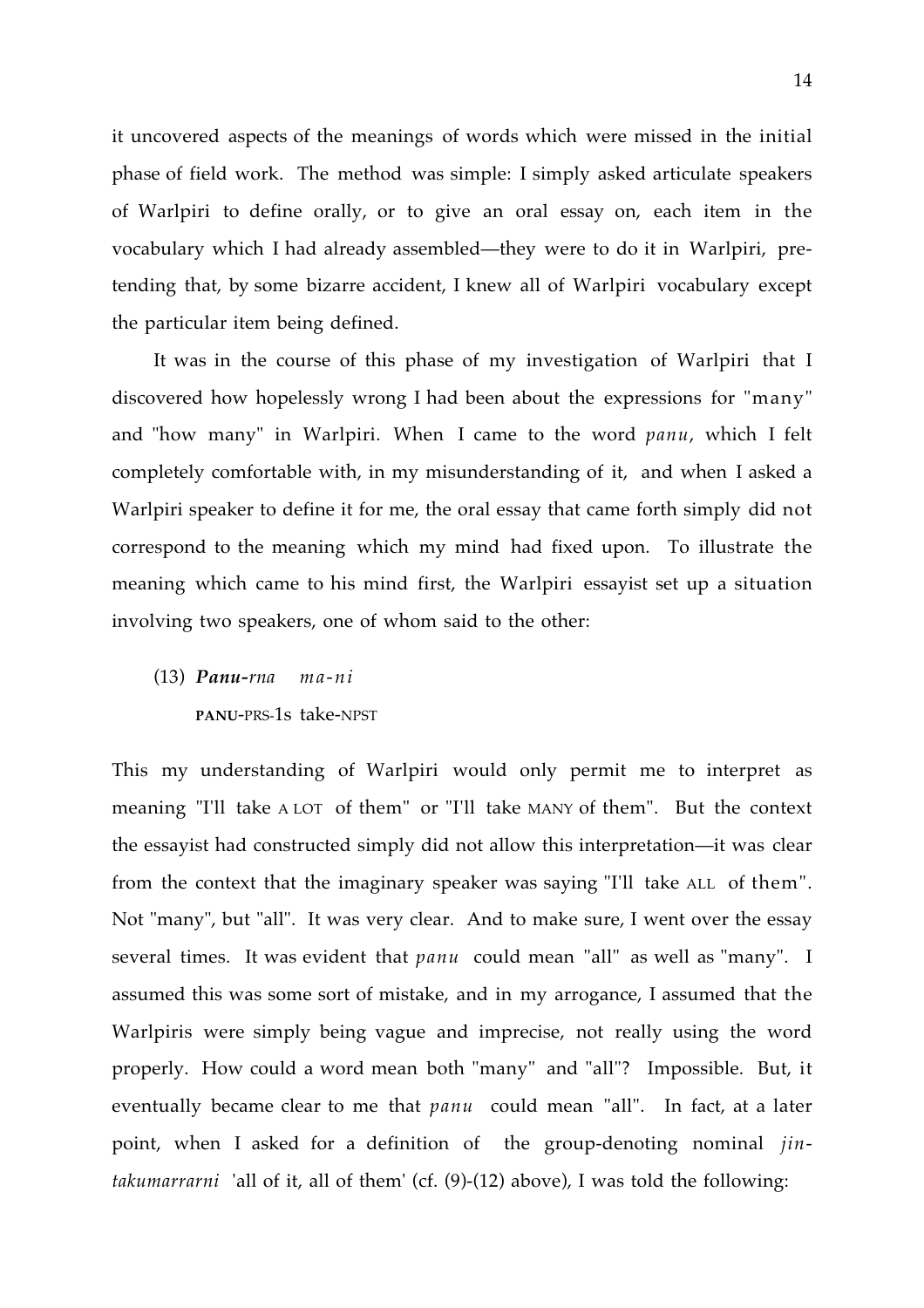(14) *"Jintakumarrarni" ka-rnalu ngarri-rni "panu"* PRS-1p say-NPST ' *jintakumarrarni* means *panu*.'

Thus, not only can *panu* mean "all", that turns out to be the fully salient meaning of the word—enough so that it was deemed possible by Warlpiri speakers to use *panu* to define another word which cannot mean anything else.

Then, some time later, my sense of order was completely destroyed when I had the Warlpiri essayist define *nyajangu*, which clearly meant "how many", I thought. No problem. I just sat back and waited for the fine essay which was going to tell me what I already knew about the meaning of the word. I was astounded when in the middle of the essay, he had one of his imaginary speakers say:

(15) *Nyajangu Ø-pala ya-nu-rnu?* NYAJANGU<sub>1</sub> PRF-3d<sub>1</sub> go-PST-HITHER (Apparent transl.: # 'HOW MANY<sub>1</sub> (dual<sub>1</sub>) came?')

Here he used the word in conjunction with dual agreement in the auxiliary. For goodness sakes! The entire imaginary conversation made no sense at all to me. If you know there are two, then how can you ask "how many"? I had missed the point again, of course. After about an hour of intense discussion with the Warlpiri essayist, it was clear that the imaginary speaker was asking

 $(15')$  WHICH ONES<sub>1</sub> (dual<sub>1</sub>) came?

A passage which I had found puzzling, in an earlier essay on fauna, began to make sense: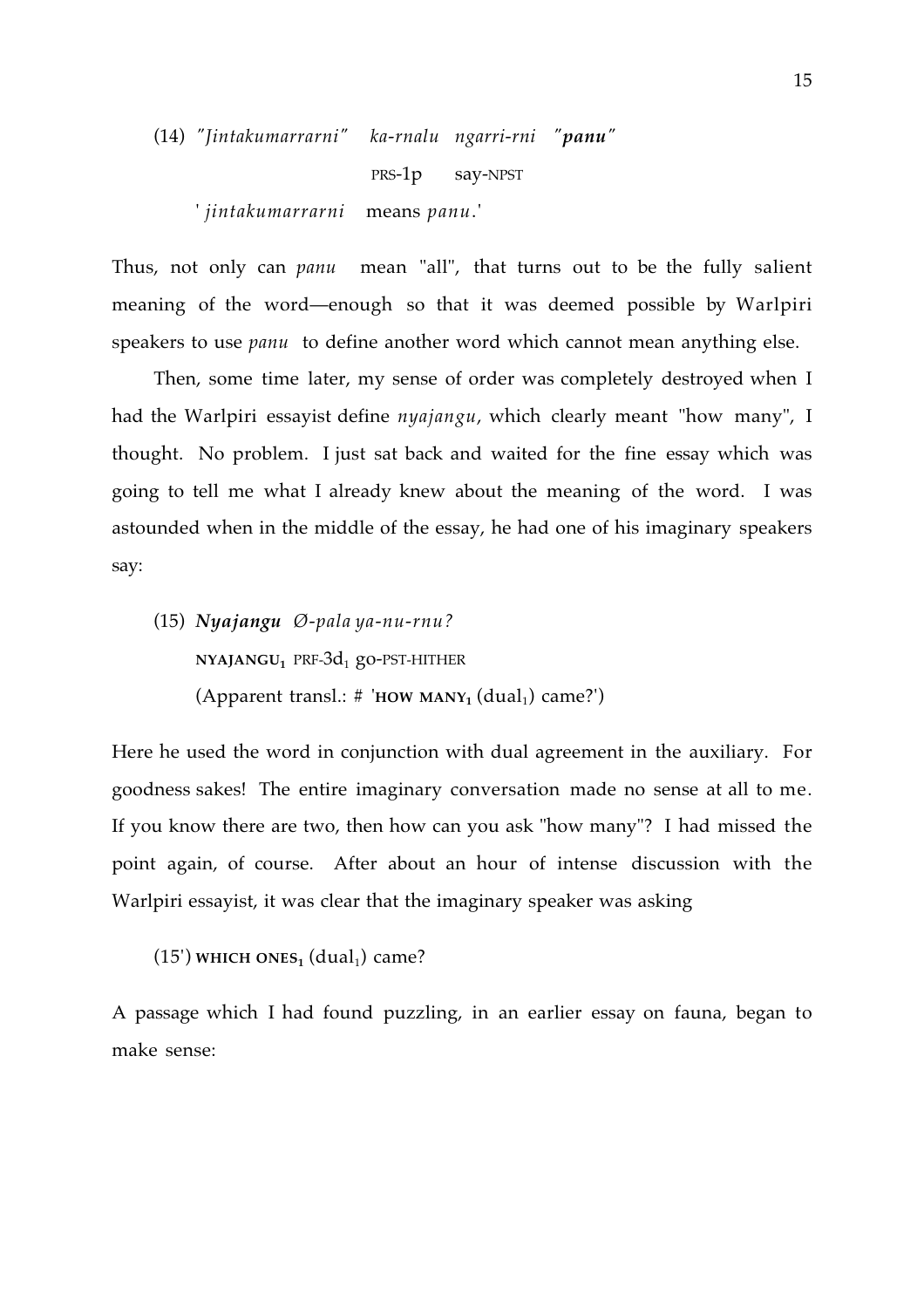(16) *Kuja-ka-npa-ju payi-rni nyajangu ka-lu ngulya-ngka nyina,* COMP-PRS-2s-1s ask-NPST **NYAJANGU4** PRS-3p4 hole-LOC live-NPST *kapi-rna-ngku yirdi-ngarri-rni* FUT-1s-2s name-say-NPST 'Since you are asking me **WHICH ONES** live in holes, I will name them for you.'

This was actually part of an exchange between the essayist and me. I had asked, I thought, how many animals live in burrows. For the Warlpiri essayist, I could have been asking which animals live in burrows—that is what he assumed, and, after announcing (16), he proceeded to list various animals, including the infamous introduced, and much prized, rabbit.

At a later point in the essay on *nyajangu* itself, the meaning I was prepared for surfaced as well (both for *nyajangu* and for *panu* ), in the following imaginary dialogue, whose larger context makes it clear that it is the cardinality of boomerangs, not their identity, that is involved:

- (17) Q : *Nyajangu Ø-Ø-ngku karli yu-ngu nyuntu-ku?* NYAJANGU PRF-3s-2s<sub>4</sub> boomerang give-PST you-D<sub>4</sub> '**HOW MANY** boomerangs did he give you?'
	- A: *Panu Ø-Ø-ju yu-ngu karli.* PANU PRF-3s-1s give-PST boomerang 'He gave me **MANY** boomerangs.'

In the essay as a whole, I was being told that Warlpiri *nyajangu* means both "how many" and "which ones". In this case, there was concrete morphosyntactic evidence (in the form of the dual agreement) in support of the meaning that so violated my preconceptions.

It took me many years to come to my present understanding of what is going on. The understanding I now have makes sense in the context of the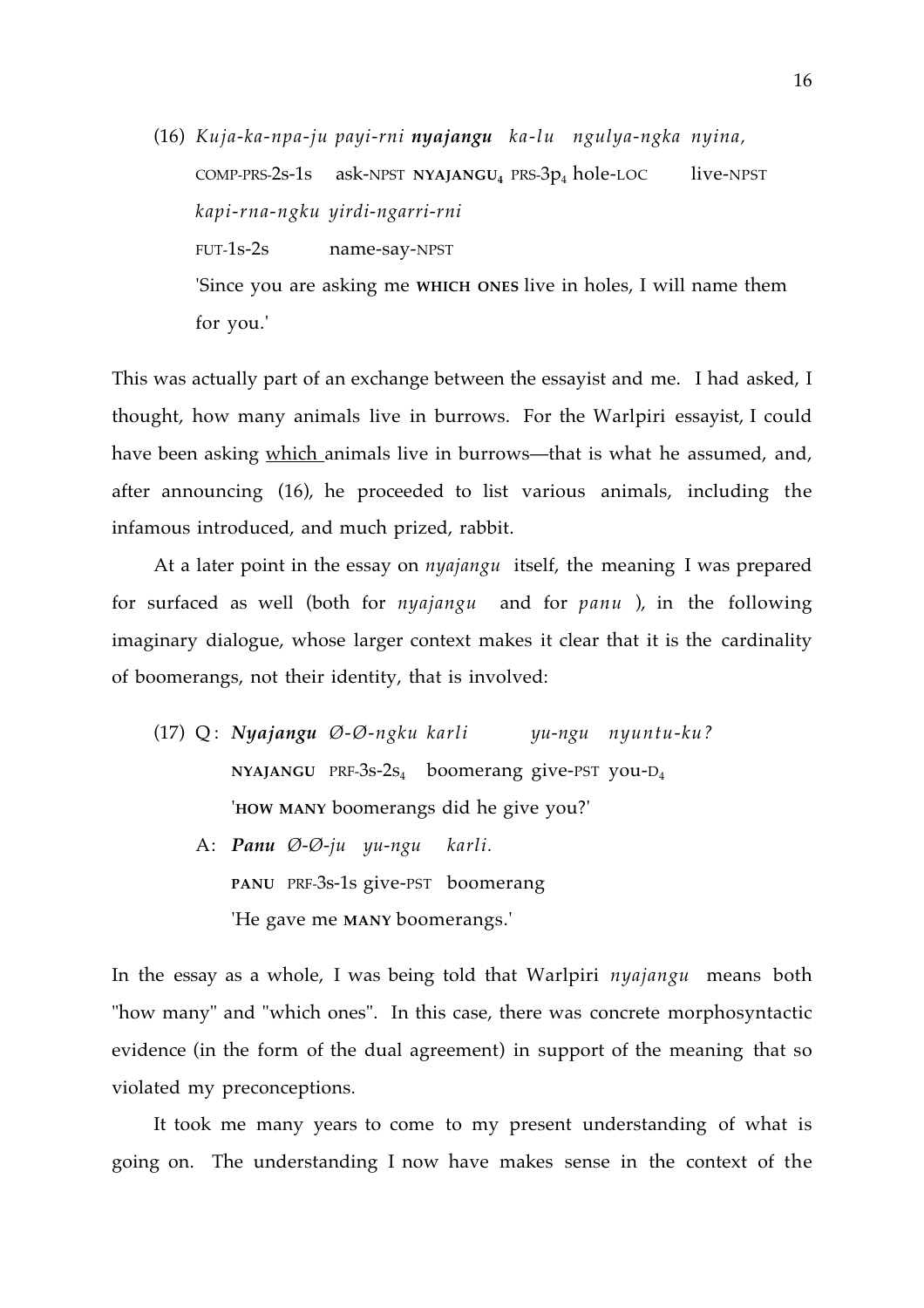remarks we have made here concerning the Warlpiri system of lexical and functional categories. If Warlpiri does in fact lack the functional category projection which expresses the usual "determiner" functions, and if the function normally attributed to the definite article, for example, is instead assumed by a semantic operation applying in general to common nouns and other nominals whose basic meaning is of the predicative type, <e,t>, then it is to be expected that this operation could in particular apply to the cardinality nominals, since these, too, can be analyzed as expressions of the relevant type—to wit, as predicates of groups (cf. Hoeksema 1983, Link 1983 ff., Landman 1989). Thus, the cardinality expressions and common nouns in Warlpiri form a natural class not only with respect to their syntax—a fact which led us to conclude that both are members of the same category, N—but also with respect to their semantics. Some empirical evidence in favour of a unified analysis of the ambiguities of Warlpiri nominals—specifically, common nouns as well as the cardinality nominals—is discussed in 2.2 and 2.3 below.

# *2.2. Assimilating panu to other noninterrogative nominals.*

Quite generally, noninterrogative nominals in the middle range of (1) in Warlpiri—i.e. common nouns and nominal expressions of quality and cardinality—have three types of readings: "weak", "strong", and "predicative". And for common nouns as well as quality and cardinality nominals, the same morphosyntactic devices (discussed below) can be used to convey a particular reading in an unambiguous manner. In particular, the striking ambiguity of the cardinality nominal *panu*, between 'many' and 'all', is not peculiar to this nominal but, rather, is an instance of a much more general phenomenon—to wit, of the ambiguity between the weak and the strong readings which are systematically found for all non-interrogative nominals in the middle range of (1).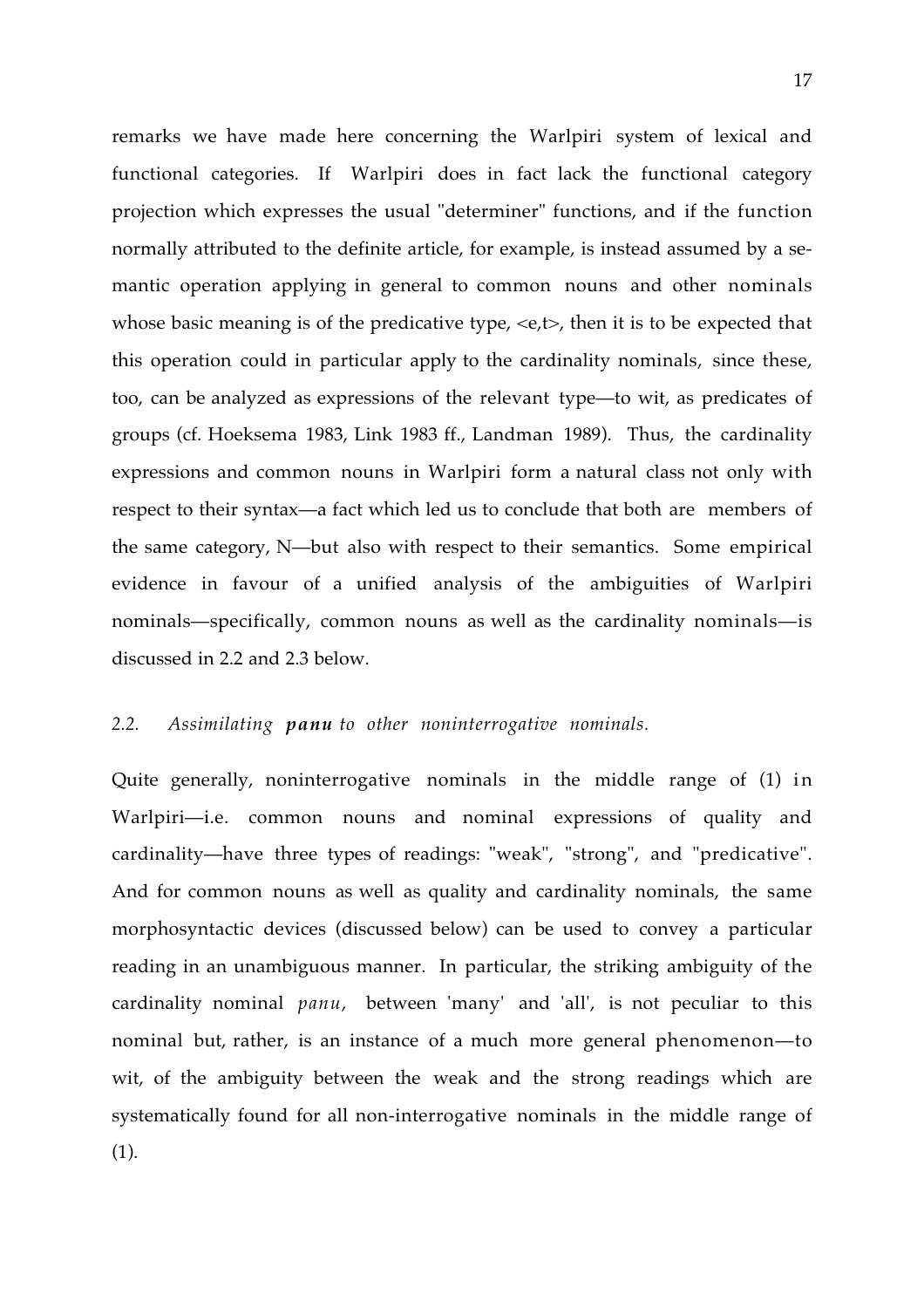Thus, for example, sentence (18), which contains a common noun, is threeway ambiguous. Putting aside considerations of felicity in discourse, a bare common noun—here, *kurdu* 'child'—can be interpreted as indefinite, as definite, or as a secondary predicate (of the non-overt object argument in this instance).

| (18) Kurdu ka-rna-Ø nya-nyi                                    |               |
|----------------------------------------------------------------|---------------|
| child <sub>5</sub> PRS-1s-3s <sub>5</sub> see-NPST             |               |
| $(i)$ I see a child.                                           | [weak]        |
| (ii) I see the child.                                          | [strong]      |
| (iii) I see him/her <sub>5</sub> , who <sub>5</sub> is a child | [predicative] |

The same range of readings is found with bare cardinality nominals, eg. *panu* in (19). This nominal, we assume, has a basic meaning which is closely parallel to that of the common noun *kurdu* exemplified in (18). Just like the basic extension of *kurdu* is the set of children, so the basic extension of *panu* is the set of groups with at least n members each, where n qualifies as a large number by the contextually relevant standard—in other words, the basic meaning of *panu* is roughly equivalent to "large group"<sup>10</sup>. The analogy with *kurdu* then brings us a step closer to explaining the unusual ambiguity of *panu* : the reading of *panu* which is parallel to the weak reading of *kurdu* in (18) is equivalent to "a large group" (19.*i*), which amounts to interpreting *panu* as "many"; while the strong reading—on a par with the strong reading of *kurdu*—is "the large group" (19.ii), which amounts to interpreting *panu* as collective "all". So, according to this analysis, the exotic ambiguity of the cardinality nominal *panu* is an instance of the same, not at all exotic, ambiguity between weak and strong readings which in Warlpiri is also found with other nominals, such as the common noun *kurdu* in (18).

<sup>10</sup> To draw this parallel, we need to model groups as individuals—a view which is compatible with several model-theoretic treatments of plurality, eg. Hoeksema (1983), Link (1983) ff. and Landman (1989).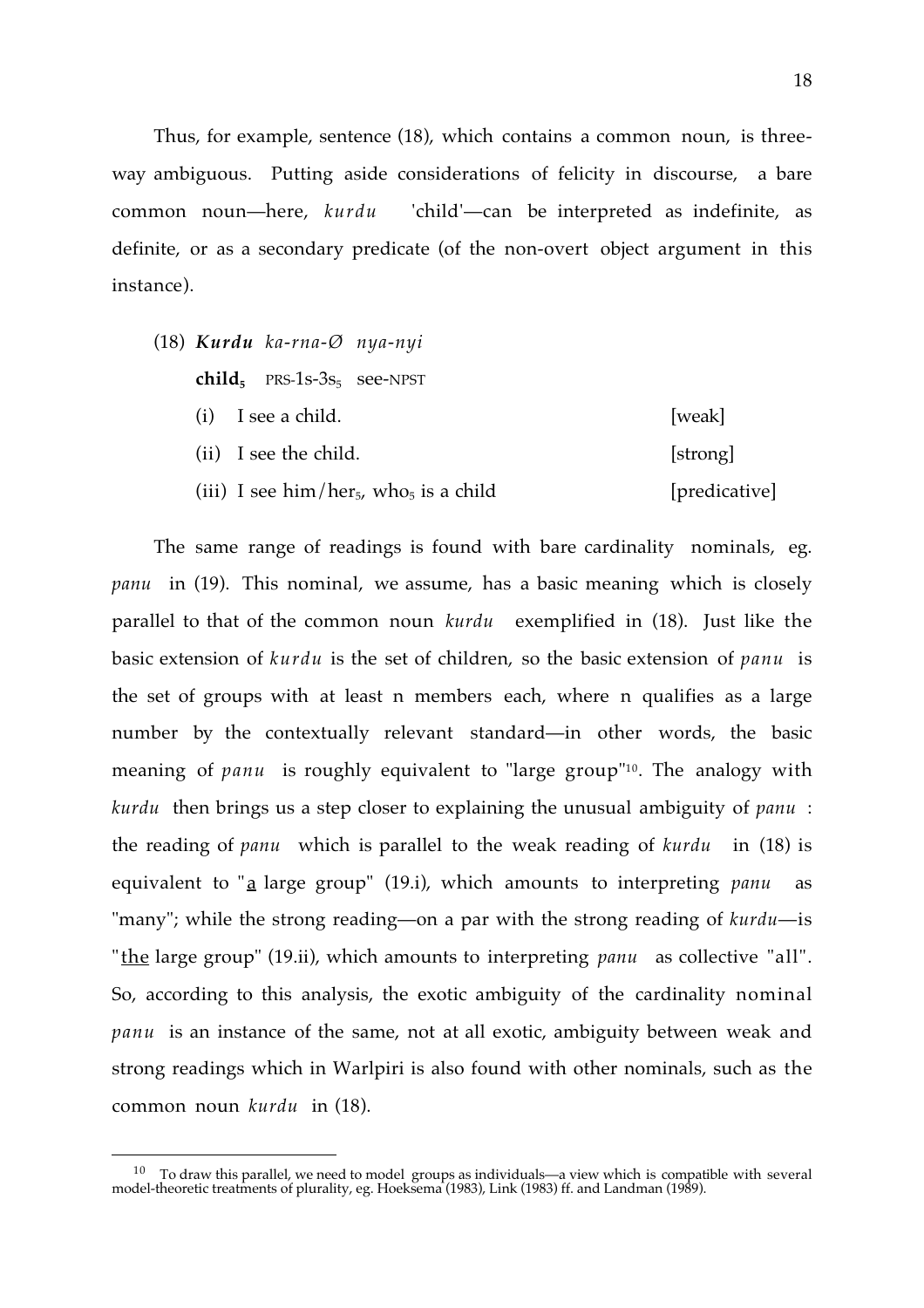| (19) <b>Panu</b> ka-rna-jana nya-nyi |                                      |                                                                    |               |
|--------------------------------------|--------------------------------------|--------------------------------------------------------------------|---------------|
|                                      | $\text{many}_5$ PRS-1s-3 $p_5$       | see-NPST                                                           |               |
|                                      | $(i)$ I see a large group (of them). |                                                                    | [weak]        |
|                                      |                                      | (ii) I see the large group (of them).                              | [strong]      |
|                                      |                                      | (iii) I see them <sub>5</sub> , who <sub>5</sub> are a large group | [predicative] |

Sentences (20) and (21) illustrate the manifestations of the same three-way ambiguity for other bare cardinality nominals—here, *jinta* 'one' and *jirrima* 'two'. For sentences with these nominals, intuitively correct truth conditions are predicted if the general mechanism, still to be explicated, which accounts for the weak, strong, and predicative readings of Warlpiri nominals is combined with the assumption that the basic extension of *jinta* is the set of (degenerate) groups with exactly one member each, and of *jirrima*, the set of two-membered groups (cf. the predicative analysis of English numerals eg. in Hoeksema 1983).

|  | $(20)$ Jinta ka-rna- $\varnothing$ nya-nyi                                    |               |
|--|-------------------------------------------------------------------------------|---------------|
|  | one <sub>5</sub> PRS-1s-3s <sub>5</sub> see-NPST                              |               |
|  | $(i)$ I see one (of them).                                                    | [weak]        |
|  | (ii) I see the one.                                                           | [strong]      |
|  | (iii) I see him/her/it <sub>5</sub> , which <sub>5</sub> is one (i.e. alone). | [predicative] |
|  |                                                                               |               |

# (21) *Jirrima ka-rna-palangu nya-nyi*  $two_5$  PRS-1s-3d<sub>5</sub> see-NPST (i) I see two (of them). [weak] (ii) I see the two (of them). [strong] (iii) I see them $_{5}$ , who<sub>5</sub> are two (i.e. a pair) [predicative]

Examples (18)-(21) strongly suggest that the ambiguity of *panu* (19) is not an isolated phenomenon in the grammar of Warlpiri, but an instance of a pervasive pattern which generalizes to all nominals in the middle range of (1), including other cardinality nominals (20)-(21) as well as common nouns (18). Further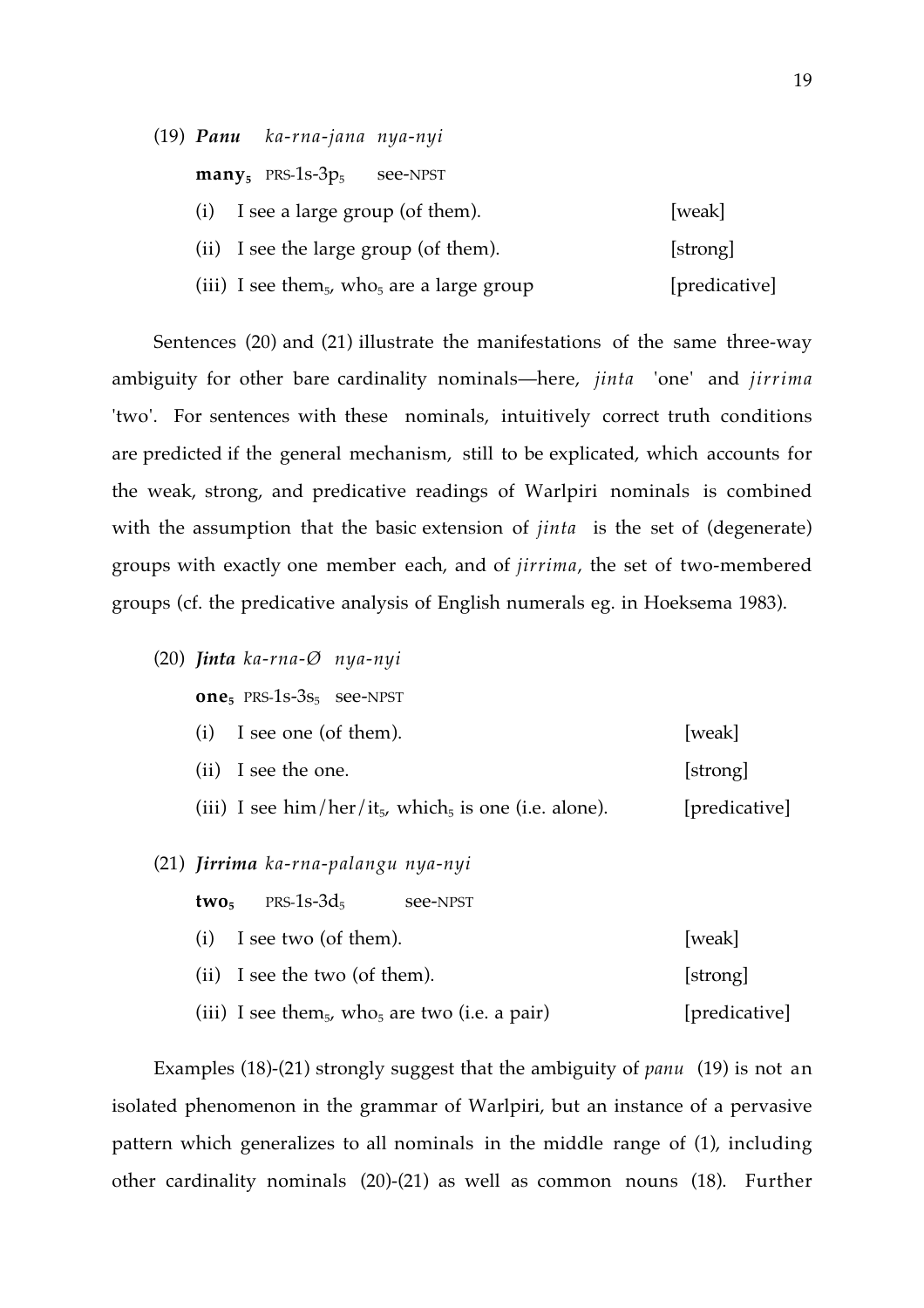evidence in favour of treating all of the ambiguities illustrated in (18)-(21) as a unified phenomenon comes from the fact that the same morphosyntactic devices can be used for all nominals in the middle range of (1) to disambiguate sentences like (18)-(21) in favour of a particular reading. We now illustrate this point for the predicative reading, the weak reading, and the strong reading, in turn.

The reader will recall that temporal enclitics strongly favour the predicative reading of the nominal to which they are attached, when the scope of the enclitic is restricted to that nominal. An example of this disambiguating effect involving the clitic *wiyi* 'before' attached to a nominal of quality *mata* 'tired' was given in (8), which is repeated in (22) below. Comparison with sentence (23) shows that the same enclitic can also be used to bring out the predicative reading of a cardinality nominal, here *panu* 'a large group'.

- (22) *Ngarrka-ngku Ø-rla karnta-ku ngapa yu-ngu mata-ku=wiyi.* man-E<sub>1</sub> PRF-3s<sub>1</sub>-3s<sub>2</sub>-DM<sub>3</sub> woman-D<sub>3</sub> water<sub>2</sub> give-PST tired-D<sub>3</sub>=BEFORE 'The man gave the woman<sub>3</sub> water, (when she<sub>3</sub> was) tired before.'  $= (8)$
- (23) *Panu=wiyi Ø-rna-jana nya-ngu.* many-A<sub>3</sub>=**BEFORE** PRF-1s-3p<sub>3</sub> see-PST 'I saw them<sub>3</sub> (when they<sub>3</sub> were) a large group before.'

The weak reading can be brought out by means of the nominal suffix *-kari.* Once again, the device is available for all nominals in the middle range of (1)—in particular, as the following sentences illustrate, for common nouns (24)-(25) and cardinality nominals (26) alike.

(24) *Jarntu-kari Ø-Ø parnka-ja yatijarra, jarntu-kari kurlirra.* dog-**KARI5** PRF-3s5 run-PST north, dog-**KARI** south 'A dog ran north, a dog (ran) south.'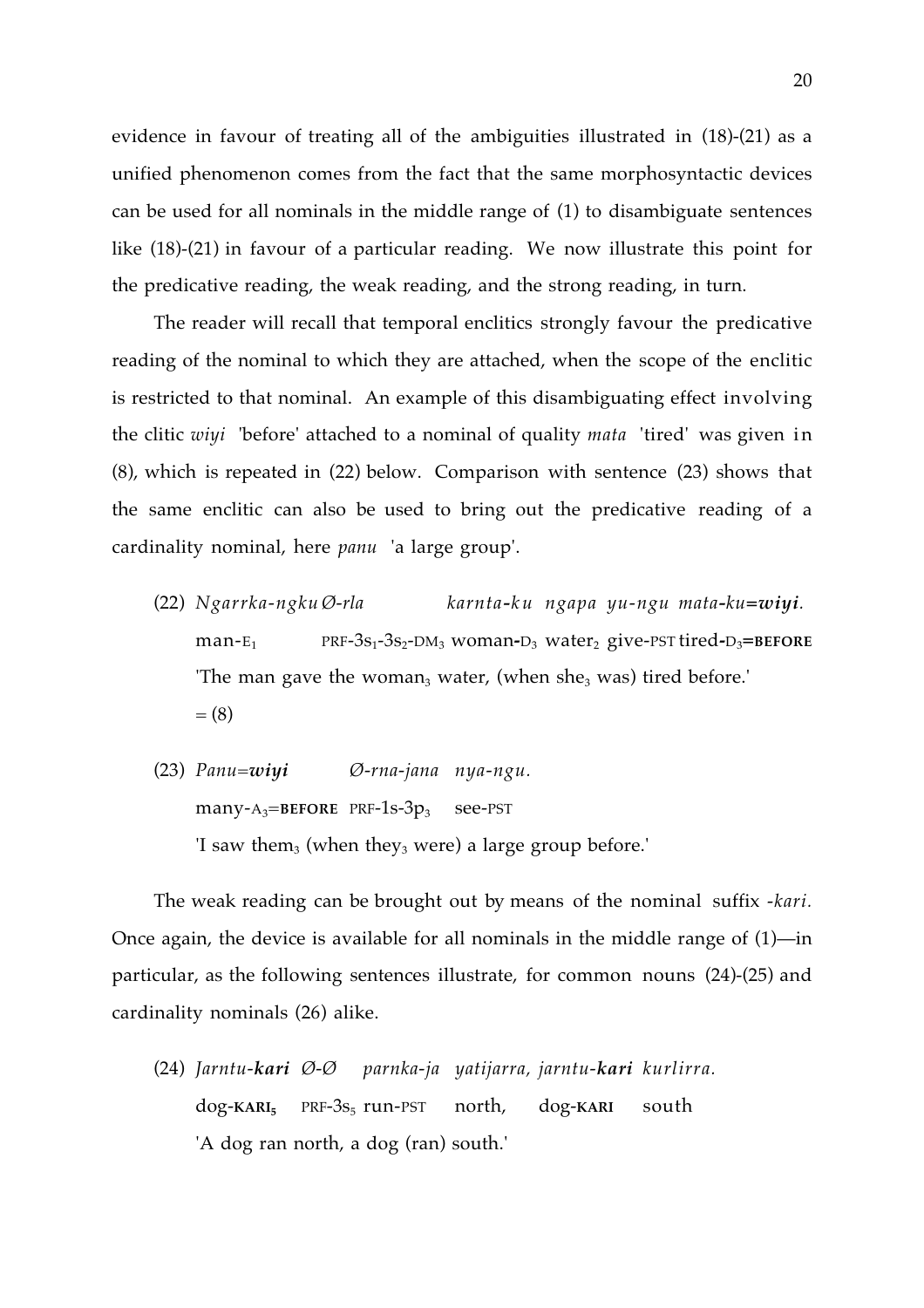- (25) *Jarntu-kari Ø-li parnka-ja yatijarra, jarntu-kari kurlirra.* dog-**KARI5** PRF-3p5 run-PST north, dog-**KARI** south 'A group of dogs ran north, a group of dogs (ran) south.'
- (26) *Panu-kari ka-rna-jana nya-nyi, panu-kari Ø-li wurulyya-nu.* many-KARI<sub>5</sub> PRS-1s-3p<sub>5</sub> see-NPST, many-KARI<sub>7</sub> PRF-3p<sub>7</sub> hide-PST 'I see a large group, (but) a large group went into hiding.'11

Finally, construal with an obligatorily "definite" nominal, such as a demonstrative, forces a strong, defnite, reading. As usual, all nominals in the middle range of (1), including common nouns (27) and cardinality nominals (28), are affected in the same manner.

- (27) *Yalumpu-rra ka-rna-jana pura-mi jarntu.*  $that$ - $PL<sub>2</sub>$  PRS-1s- $3p<sub>2</sub>$  follow-NPST dog<sub>2</sub> 'I am following [those dogs] $_2$ .'
- (28) *Yalumpu-rra ka-rna-jana pura-mi panu.*  $that$ - $PL<sub>2</sub>$  PRS-1s- $3p<sub>2</sub>$  follow-NPST many<sub>2</sub>. 'I am following [that large group] $_2$ .'

*2.3. Assimilating nyajangu to other interrogative nominals.*

The ambiguity of the interrogative nominal *nyajangu*, between 'how many' and 'which ones', is also not an isolated phenomenon. Other interrogative nominals in Warlpiri exhibit parallel ambiguities. Thus, the interrogative *ngana* means either 'who' or 'which one (human)', while *nyiya* means either 'what' or 'which one (non-human)'. For each nominal, phenomena which are sensitive to the weak/strong distinction (eg. *there*-insertion) identify one of the available

<sup>11</sup> Mary Laughren points out (p.c.) that the usual distinction between (greater) plural and "paucal" is neutralized in combination with -*kari* , thus *panu-kari*can be predicated of any group with at least three members. Also, the English word *group* used in translation merely implies plurality not the "cohesiveness" normally associated with the English word.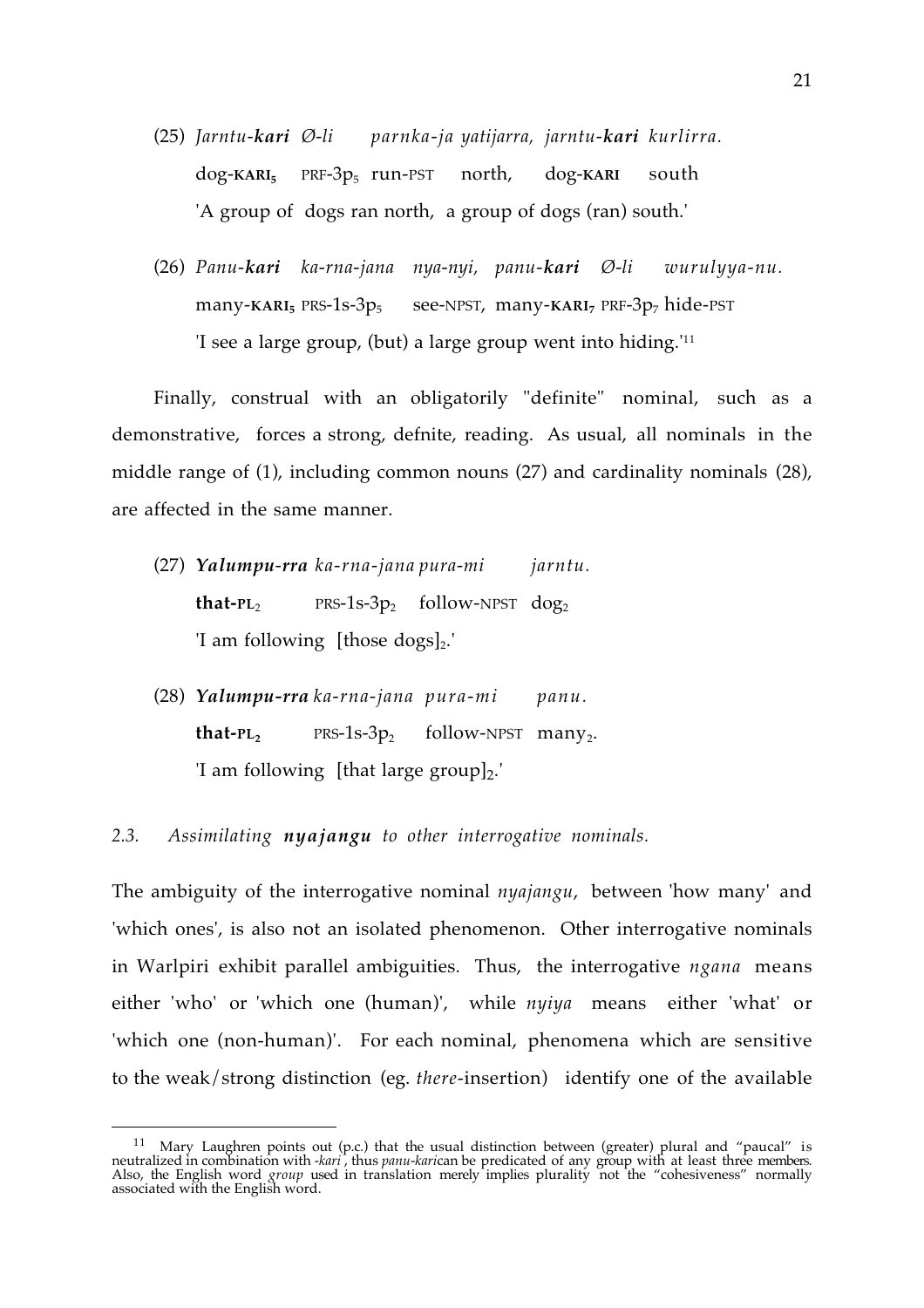readings as weak—to wit, 'how many', 'who', and 'what'—and the other reading as strong—'which ones', 'which one (human)', and 'which one (non-human)' (Safir 1982, Heim 1987). This suggests a semantic analysis which interprets interrogative nominals in Warlpiri just like the noninterrogative nominals—in particular, the mechanism responsible for the weak and the strong readings applies to all nominals across the board—up to the differences which are motivated by their interrogative semantics.

# **3. A partial explanation.**

At this point, we can only offer a very partial account of the ambiguities found with Warlpiri nominals. In particular, we have nothing more to say here about the ambiguity of the interrogative nominals and leave them as a puzzle for further research. We believe that the explanation which we suggest for the ambiguity of the noninterrogative nominals is likely to generalize to the interrogative nominals as well, but the details are not clear at this point—not least because the facts concerning the possible answers to questions with the interrogative nominals are in need of further empirical clarification. In the following discussion, we therefore focus on the ambiguity of the noninterrogative nominals, where the basic facts are clearer.

#### *3.1. Comparison with other languages without articles.*

We begin by noting that the ambiguity of the Warlpiri cardinality expressions cannot be attributed to the absence of articles in this language. This can be seen by comparing Warlpiri with other languages without articles, eg. Polish and Greenlandic Eskimo. In the latter two languages, the cardinality expressions also have readings of the weak and predicative variety—just like their Warlpiri counterparts. The strong readings, on the other hand, are systematically missing. This, in spite of the fact that common nouns in both Polish and Eskimo pattern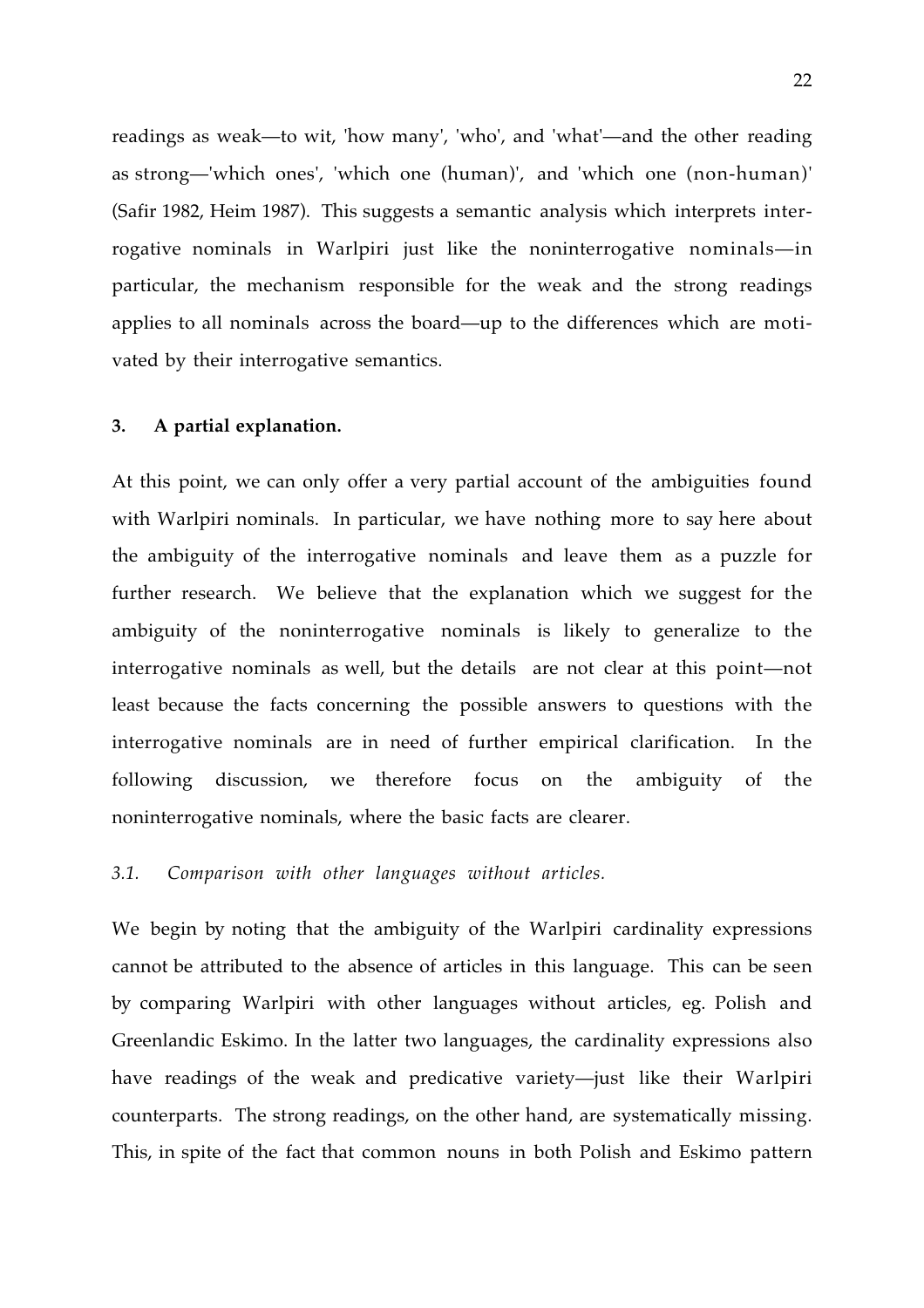just like common nouns in Warlpiri, exhibiting the same ambiguities between strong—definite— and weak—indefinite—readings (cf. 18).

For instance, if the Warlpiri sentence (29) were uttered in the context "Going into the store, I saw a child playing outside on the road; when I came out,...", then the object argument expressed by the cardinality nominal *jinta* construed with the common noun *kurdu* could be interpreted as either indefinite (i) or definite (ii). In the same context, the object of the Polish sentence (30) could only receive the indefinite interpretation, while the Eskimo sentence (31) would be infelicitous because of its partitive presupposition. The Eskimo sentence would be appropriate if, on going into the store, the speaker had seen a group of children and then saw one of those children again on going out. To get the definite reading, in either language, the cardinality expression in (30) and (31) would have to be left out or replaced with a demonstrative.12

(29) Warlpiri

| Jinta                                                                          | Ø-rna-Øyarda-nya-ngu kurdu  |          |
|--------------------------------------------------------------------------------|-----------------------------|----------|
| one- $\text{ABS}_5$ PRF-1s-3s <sub>5</sub> AGAIN-see-PST child- $\text{ABS}_5$ |                             |          |
| (i) I again saw a child.                                                       |                             | [weak]   |
|                                                                                | (ii) I saw the child again. | [strong] |

(30) Polish

| znowu zobaczylem <b>jedno dziecko</b>   |  |          |
|-----------------------------------------|--|----------|
| again see-PST-1s.masc one-ACC child-ACC |  |          |
| (i) I again saw a child.                |  | [weak]   |
| * (ii) I saw the child again.           |  | [strong] |

<sup>&</sup>lt;sup>12</sup> The new abrreviations used in this section are: ABS = absolutive; ACC = accusative; ERG = ergative; DAT = dative; GEN = genitive; NOM = nominative; masc = masculine; fem = feminine; neut = neuter; IMPER = imperative;  $\rm{IND}$  = indicative;  $\rm{Q}$  = interrogative mood or question particle; [+tr] = verb which takes an ergative subject; [-tr] = verb whose subject, if any, is not ergative.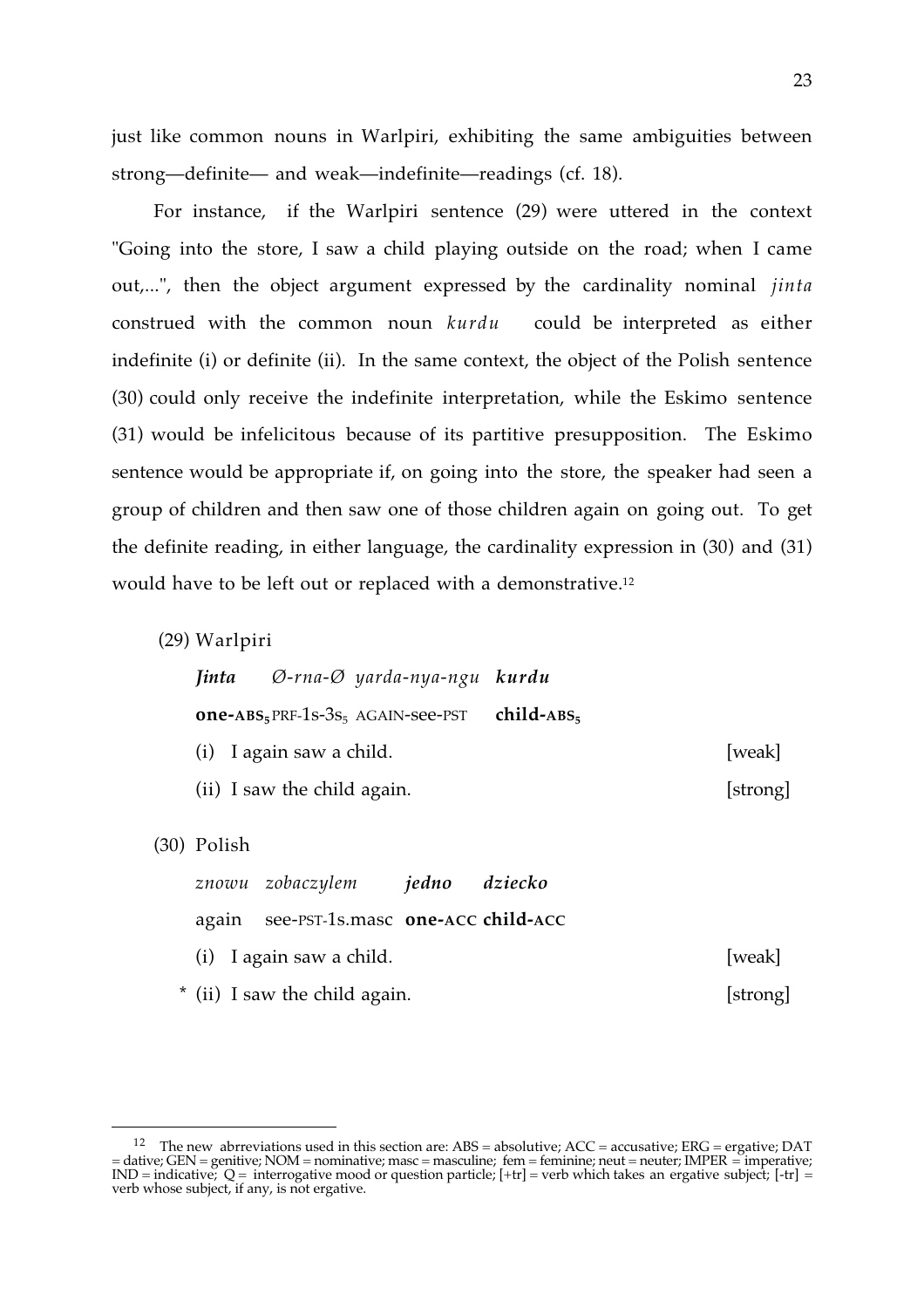#### (31) Eskimo

| miiraq |                                                 | <b>ataasiq</b> taku-qqip-p-a-ra             |          |  |  |  |
|--------|-------------------------------------------------|---------------------------------------------|----------|--|--|--|
|        | [child-ABS one-ABS], see-AGAIN-IND-[+tr]-1s.3s, |                                             |          |  |  |  |
|        |                                                 | (i) There was one child which I saw again.' | [weak]   |  |  |  |
|        | * (ii) I saw the child again.                   |                                             | [strong] |  |  |  |

Likewise, the intended meaning of the Warlpiri sentence (32), taken from a narrative describing the cooperative efforts of two individuals making a shield, cannot be rendered verbatim into Polish or Eskimo. While the Warlpiri cardinality expression *jinta* in (32) can be interpreted as definite, this is not possible for the corresponding cardinality expressions in Polish (33) and Eskimo (34). The only interpretation available for (33) and (34) is weak (partitive), which is infelicitous in this narrative context, where there is only one co-worker.

(32) Warlpiri

*Jinta k a ngarri-rni "nyuntu=lkurdilykipaka-ka* **one-ABS<sub>4</sub>** PRS-3s-3s<sub>4</sub> tell-NPST "you=NOW chop-IMPER" '(So) he tells the one (he's working with): "Now, you chop!"

(33) Polish

*Wiec mow-i jednemu: "Teraz ty rab!"* so tell-PRS-3s **one-DAT**: "Now you chop!" # 'So he tells one (co-worker): "Now, you chop!" '

(34) Eskimo

*Taava ataasiq uqarfig-Ø-a-a: "Massakkut illit ikun-niar-it"* so **one-ABS<sub>4</sub>** tell-IND-[+tr]-3s.3s<sub>4</sub>: "now you chop-IMPER-2s" # 'So he tells one (co-worker): "Now, you chop!" '

The same is true for the other cardinality expressions. Thus, the strong reading of the cardinality nominal *panu* in the Warlpiri sentence (35)—which is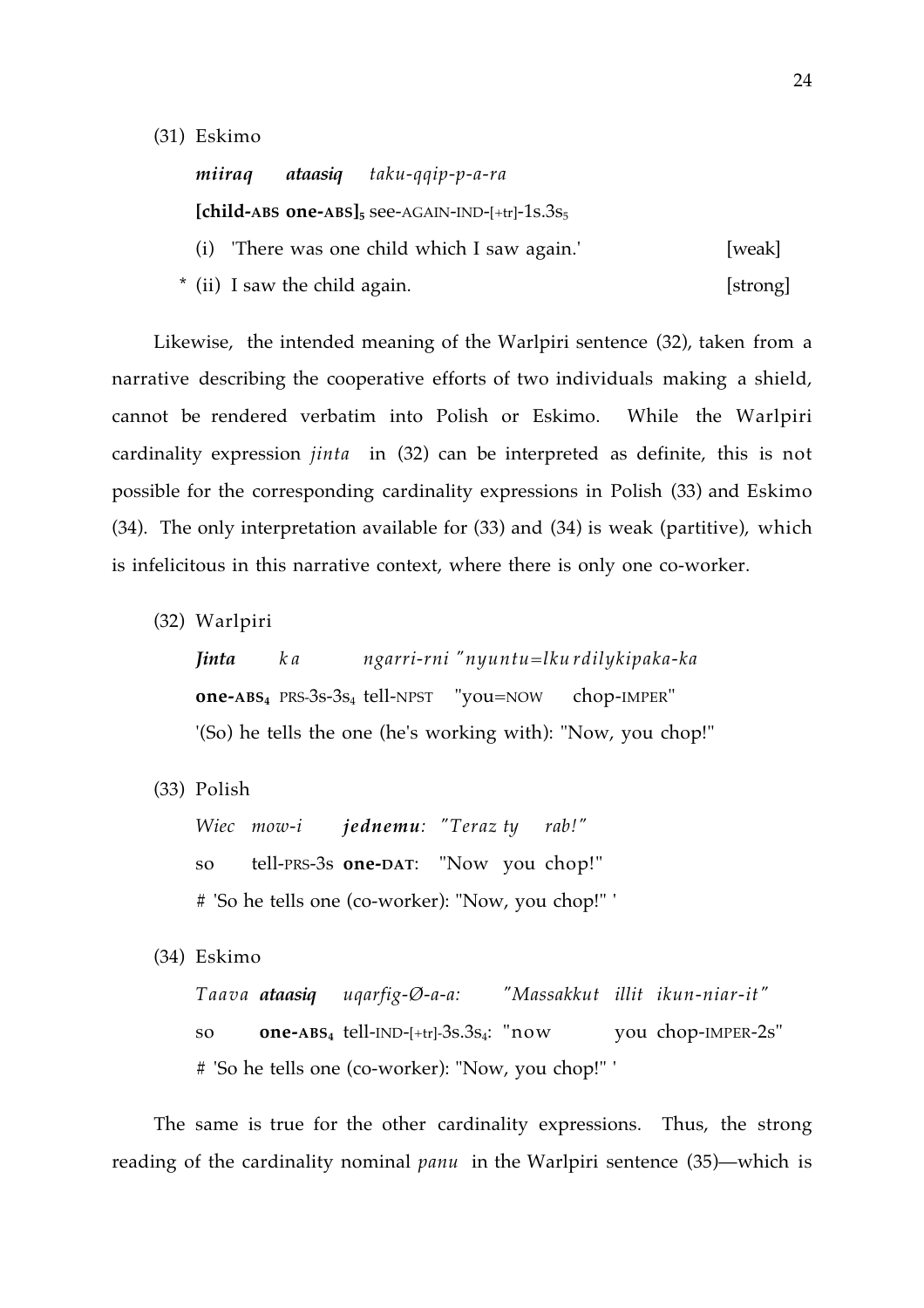taken from a naturally occurring discourse (a question by a doctor) where this nominal is clearly intended to mean 'all'—also fails to generalize to the cardinality expressions, *duzo* in Polish (36a) and *ikattut* in Eskimo (37a), which share the weak reading of *panu* equivalent to 'many'. Being restricted to the weak reading, which is inappropriate in this context, the (a)-sentences in Polish and Eskimo are somewhat odd (#). To express the strong reading of *panu* in either language, a separate, morphologically unrelated, word must be used—to wit,*wszyscy* in Polish (36b), and *tamarmik* in Eskimo (37b)—which is restricted to this reading only.13

(35) Warlpiri

*Yapa ka-lu nyina panu nyampu-rla ngurrju?* person-ABS<sub>2</sub> PRS-3p<sub>2</sub> be-NPST  $\text{many}_2$  this-LOC well 'Are all the many people here well?'

- (36) Polish
	- # a. *Czy duzo ludzi tutaj jest zdrowych?*  $Q$  **many** people-GEN<sub>2</sub> here is healthy-GEN<sub>2</sub> # 'Are many people here well?'
		- b. *Czy wszyscy ludzie tutaj sa zdrowi?* Q all-NOM<sub>2</sub> people-NOM<sub>2</sub> here are<sub>2</sub> healthy-NOM<sub>2</sub> 'Are all the people here well?'

<sup>&</sup>lt;sup>13</sup> The ambiguities of the interrogative nominals in Warlpiri also do not generalize to either Polish or Eskimo. Eg. the weak reading of *nyajangu*, on which the word is equivalent to 'how many', would be rendered as *ile* in Polish, and as*qassit* in Eskimo. The strong reading corresponding to 'which ones', would be expressed by morphologically unrelated words: *ktorzy* in Polish and *surlit* in Eskimo.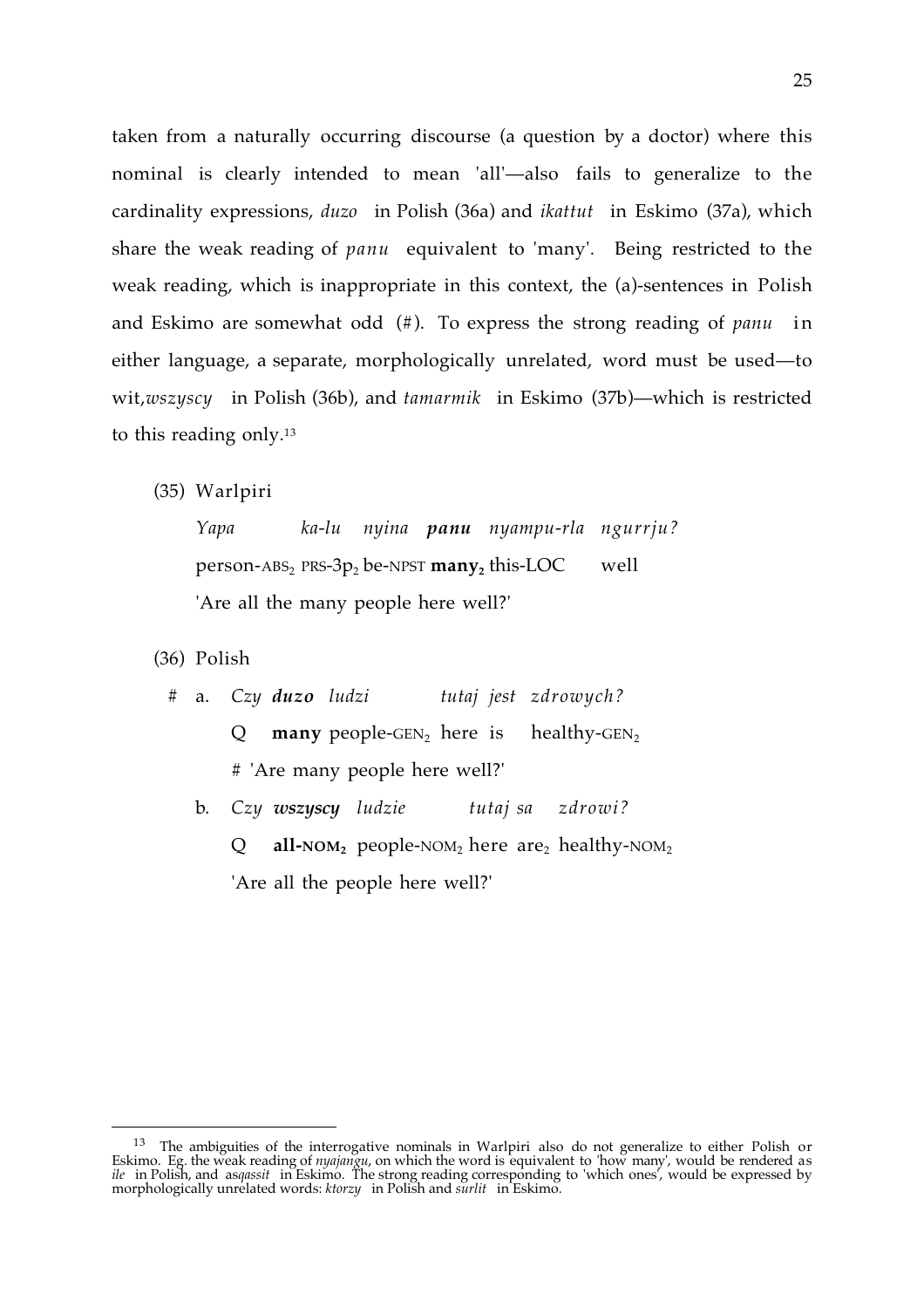(37) Eskimo

- # a. *Inuit ikattut maani piqqip-pa-t?* people-ABS<sub>2</sub> **many-ABS**<sub>2</sub> this-LOC be.healthy- $Q$ -3p<sub>2</sub> # 'Are many people here well?'
	- b. *Inuit tamarmik maani piqqip-pa-t?* people-ABS<sub>2</sub> all-ABS<sub>2</sub> this-LOC be.healthy-Q-3p<sub>2</sub> 'Are all the people well here?'

To summarize the cross-linguistic pattern which emerges from the above discussion. Bare common nouns in Warlpiri, as well as Polish and Eskimo, behave like bare common nouns in other languages without articles, i.e. are ambiguous between strong, definite, and weak, indefinite, readings. In Warlpiri, the ambiguity extends to the expressions of cardinality, whereas in Polish and Eskimo, the strong reading is systematically missing for this class of expressions.

## *3.2. Explanation in terms of type shifting.*

Why is the strong, definite, reading possible for the Warlpiri cardinality expressions but not for their Polish, Eskimo, or for that matter English, counterparts? We suggest that the crucial difference is that, in Warlpiri, the cardinality expressions are members of the same syntactic category as common nouns, proper names, demonstratives, etc., whereas the cardinality expressions in Polish, Eskimo, and English are adjectives, determiners, or other categories which, crucially, do not include proper names, pronouns, or any other members whose basic meaning is of the individual type. The basic idea is this.

Suppose that in languages without articles, the source of definite readings is a type-shifting operator whose semantic effect is equivalent to that of the definite article. For concreteness, we will assume this to be Link's (1983) variable binding operator σ. Applied to a (singular or plural) predicate *P*, the σ operator yields a term, σ*x*.*P*(*x*), which denotes the maximal element in the extension of *P* if there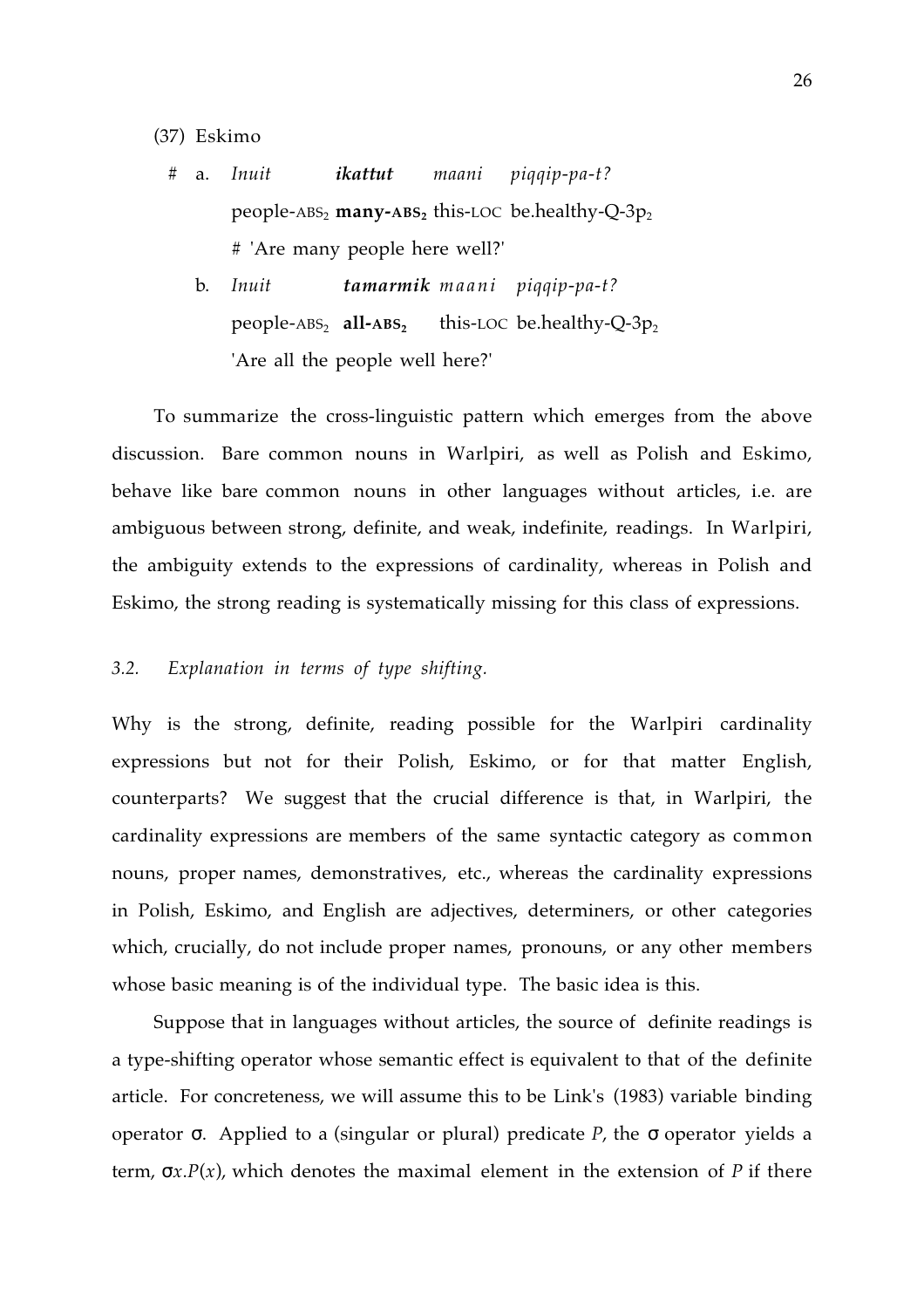is such an element; otherwise,  $σx.P(x)$  is undefined. Any other operator which mimics the semantic effect of the definite article and combines with a predicate of type <*e*,*t*> to yield an individual term would do just as well for the purposes of the explanation we propose. The other crucial ingredient in our explanation is that, just like syntactic transformations are generally constrained to be structurepreserving, so semantic type-shifting operations is required to be *type rangepreserving* in the sense that they cannot create any new combinations of a syntactic category and semantic type. That is, a type-shifting operator of type <*a*, *b*> can apply to a constituent of type *a* and syntactic category κ, only if there are constituents of category κ whose *basic meaning* is of type *b* .

It would then follow that the type-shifting operator  $\sigma$  (or equivalent) could derive definite readings for common nouns in Warlpiri, Polish, and Eskimo alike. The derivation would shift eg. a common noun like *kurdu* from its basic meaning **child'**, of the predicative type  $\langle e, t \rangle$ , to the definite reading,  $\sigma x$ **.child'** $(x)$ , of the individual type *e*. This shift is type range-preserving in the required sense, because there are other constituents of the category N whose basic meaning is of the individual type—eg. proper names like *John.* Since the cardinality expressions in Warlpiri are also members of the category N, the type-shifting operator σ will permitted to operate on them, too, giving rise to closely analogous definite readings. But it will not be permitted to operate on the cardinality expressions in Polish, Eskimo, or English—not even if the basic meanings of those expressions are of the required predicative type—because the operation would not be type range-preserving. This is because the operator  $σ$ creates expressions of the individual type, whereas, by hypothesis, the cardinality expressions in Polish, Eskimo, and English, are adjectives, determiners, or members of some other category which does not include any members whose basic meanings are of that type. Hence the absence of definite readings for this class of expressions.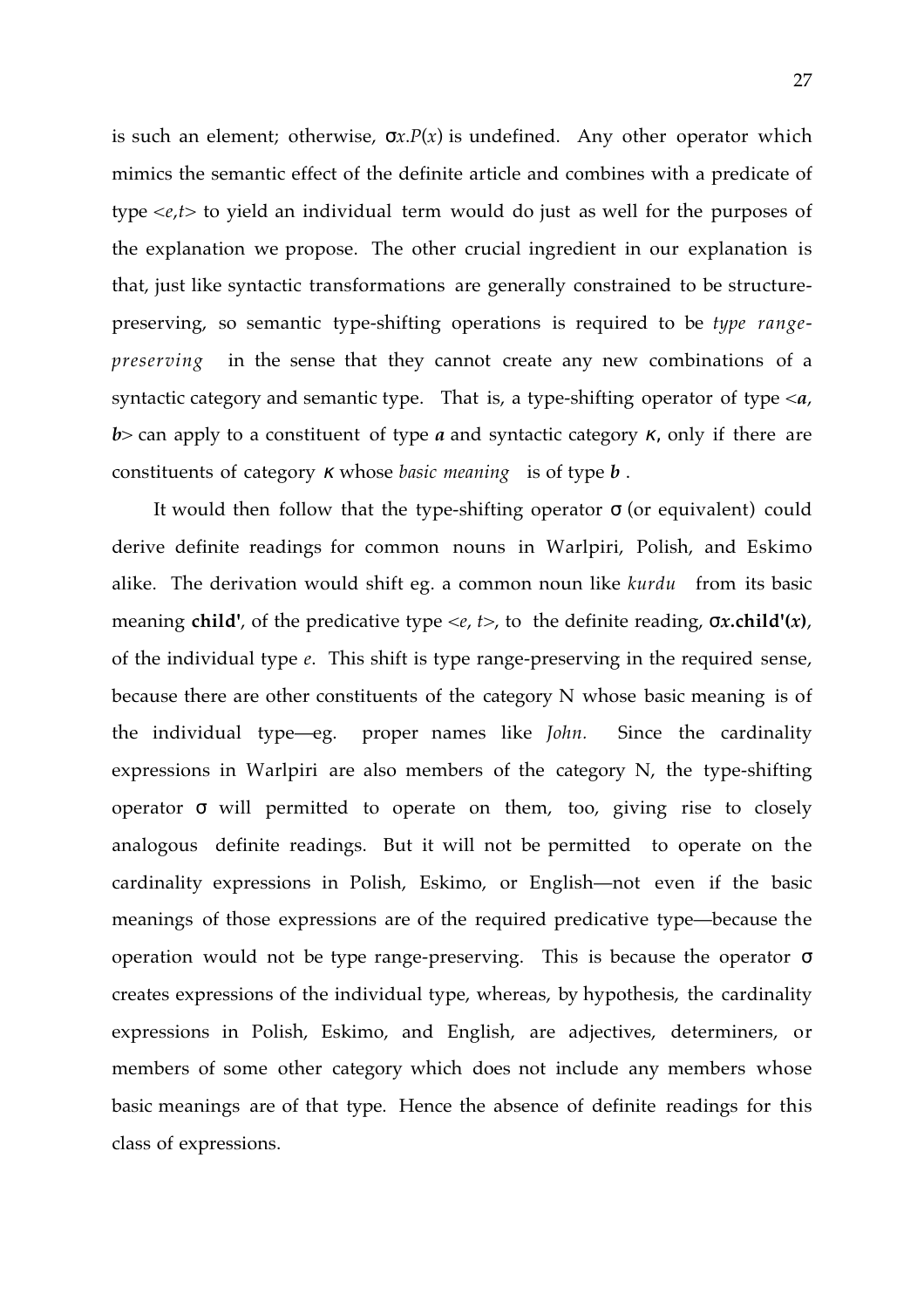- Barwise, J. , and R. Cooper (1981) "Generalized Quantifiers and Natural Language," *Linguistics and Philosophy* 4:159-219.
- Carlson, Gregory N. (1977) *Reference to Kinds in English*. Ph. D. dissertation, University of Massachusetts at Amherst. Distributed by GLSA, Dept. of Linguistics, UMASS, Amherst, M.A. 01003.
- Chomsky, Noam (1981) *Lectures on Government and Binding*. Foris, Dordrecht.
- Hale, Ken. (1973) "Person Marking in Warlpiri," in S. Anderson and P. Kiparsky, eds., *A Festschrift for Morris Halle*. Holt, Rinehart and Winston, New York. Pp. 308-344.
	- ——————. (1976) "The Adjoined Relative Clause in Australia," in R.M.W. Dixon, ed., *Grammatical Categories in Australian Languages.* Australian Institute of Aboriginal Studies, Canberra. Pp. 78-105.
	- (1983) "Warlpiri and the Grammar of Non-Configurational Languages," *Natural Language and Linguistic Theory* 1:5-47.
- ——————. (1986) "Notes on World View and Semantic Categories: Some Warlpiri Examples," in Muysken and van Riemsdijk, eds.
- ——————. (1992) "Basic Word Order in Two 'Free Word Order' Languages." In Doris Payne, ed., *Pragmatics of Word Order Flexibility*. John Benjamins, Amsterdam. Pp. 63–82.
- Halliday, M.A.K. (1967) "Notes on Transitivity and Theme in English, Part 1," *Journal of Linguistics* 3.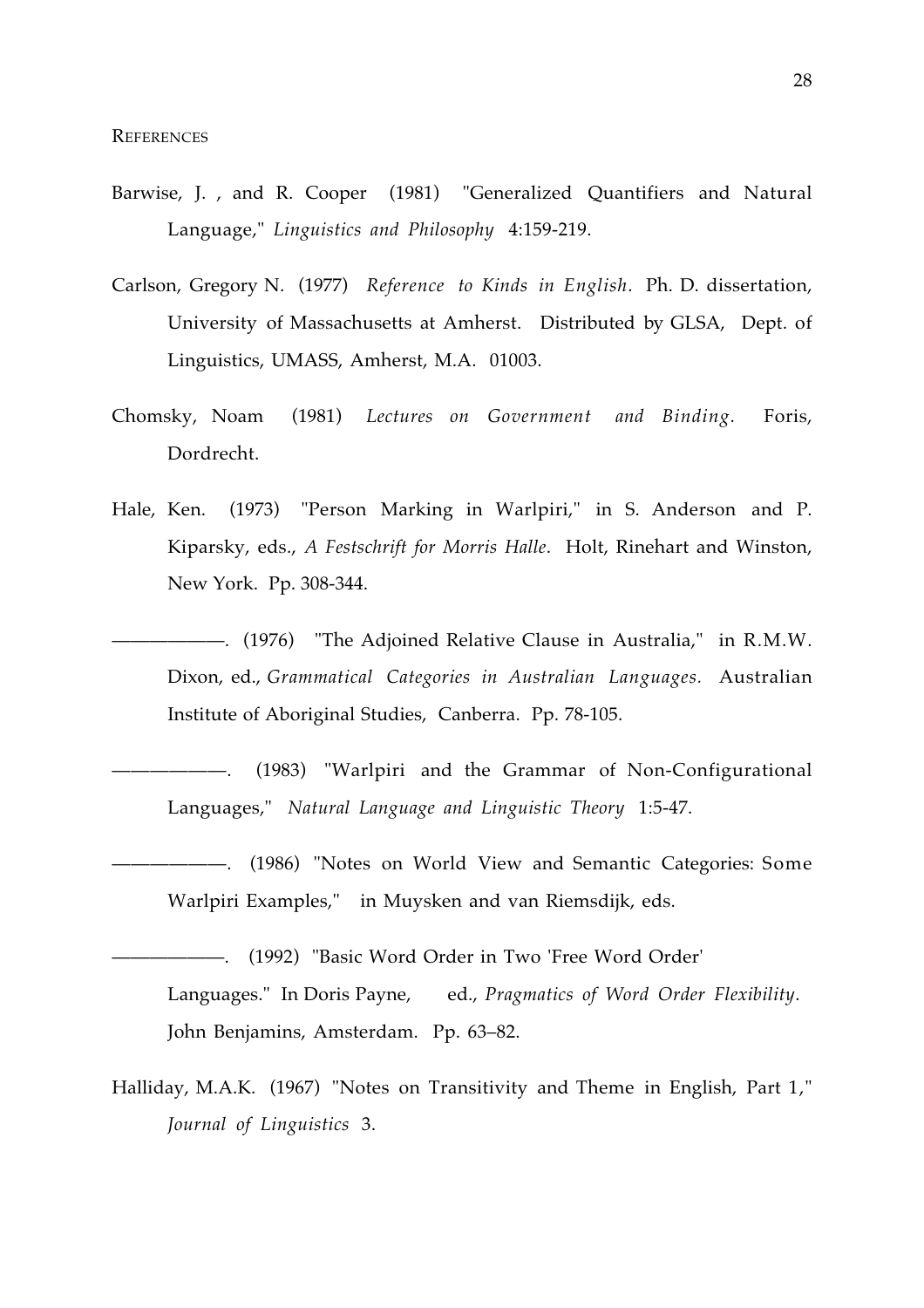$(1968)$  "Notes on Transitivity and Theme in English, Part 2," *Journal of Linguistics* 4.

- Heim, Irene (1987) "Where Does the Definiteness Restriction Apply? Evidence from the Definiteness of Variables," in E. J. Reuland and A.G.B. ter Meulen, eds., *The Representation of (In)definiteness.* MIT Press, Cambridge, Massachusetts. Pp. 21–42.
- Hoeksema, Jack (1983) "Plurality and Conjunction," in Alice G. B. ter Meulen, ed., *Studies in Modeltheoretic Semantics*. Foris, Dordrecht. Pp. 63–84.
- Jelinek, Eloise (1984) "Empty categories, Case, and Configurationality," *Natural Language and Linguistic Theory* 2:39-76.
- Kratzer, Angelika (1989) *Linguistics 610: Semantics and Generative Grammar*, unpublished lecture notes, Department of Linguistics, University of Massachusetts at Amherst.

Landman, Fred (1989) "Groups, I," *Linguistics and Philosophy* 12:559-606.

- Link, G. (1983) "The Logical analysis of plurals and mass terms: a latticetheoretic approach," in R. Bäuerle, Ch. Schwrze, and A. von Stechow, eds., *Meaning, Use, and Interpretation*, Walter de Gruyter, Berlin. Pp. 302- 323.
- -. (1984) "Hydras. On the Logic of Relative Clause Constructions with Multiple Heads," in F. Landman and F. Veltman, eds., *Varieties o f formal Semantics*, Foris, Dordrecht. Pp. 245–258.
	- (1991) "Plural," in A. von Stechow and D. Wunderlich, eds., *Semantics/Semantics.* Walter de Gruyter, Berlin. Pp. 418–441.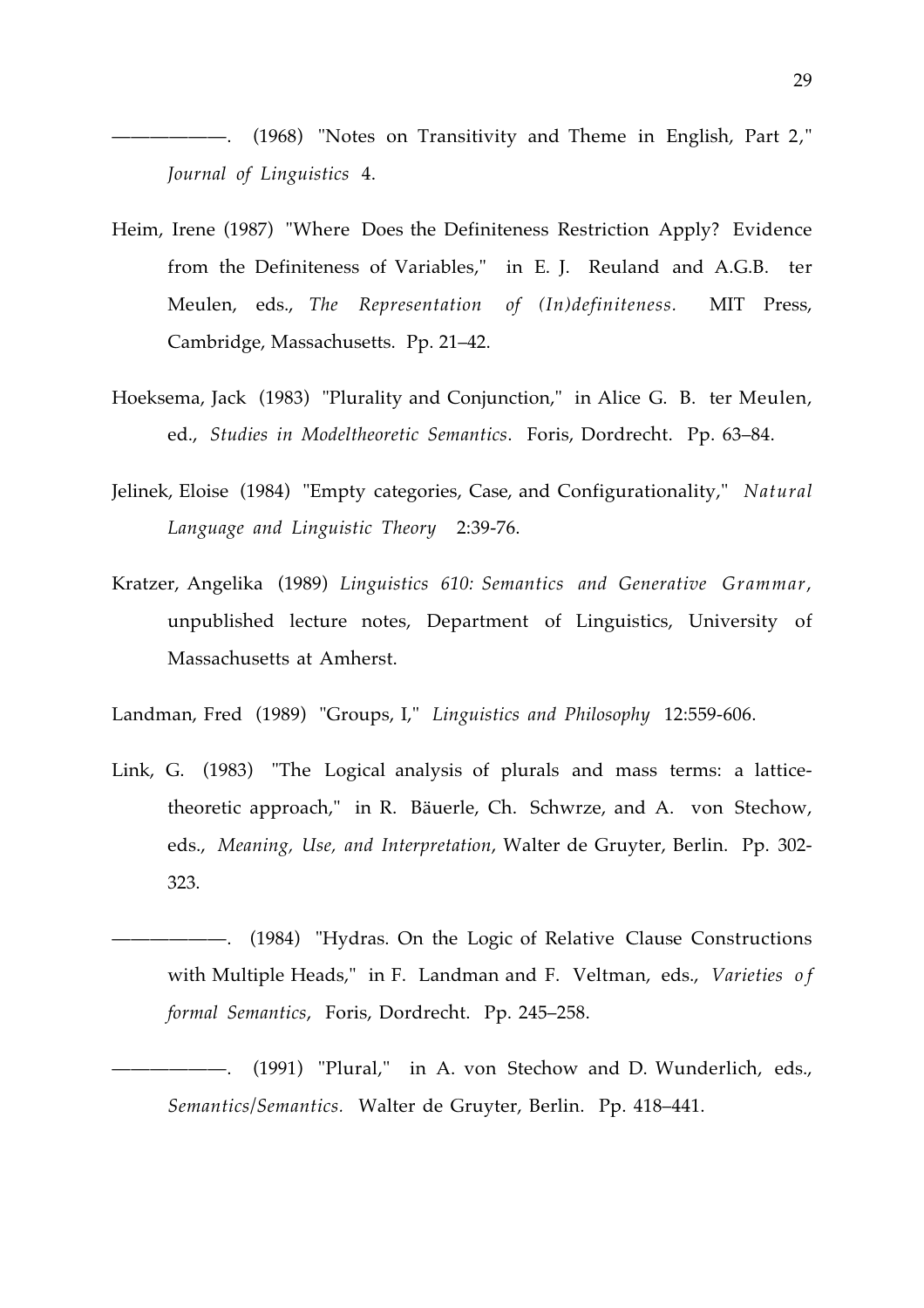- Milsark, G. (1974) *Existential Sentences in English.* Ph.D. dissertation, MIT, Cambridge, Massachusetts.
- Muysken, Pieter, and Henk van Riemsdijk (1986) *Features and Projections.* Foris, Dordrecht.
- Nash, David (1980) *Topics in the Grammar of Warlpiri.* Ph.D. dissertation, MIT, Cambridge, Massachusetts.
- Partee, Barbara H. (1986) "Ambiguous Pseudo-clefts with unambiguous *be* ," in S. Berman, J. W. Choe, and J. McDonough, eds., *Proceedings of NELS* 16. GLSA, University of Massachusetts at Amherst. Pp. 354-366.
- (1987) "Noun Phrase Interpretation and Type-Shifting Principles," in J. Groenendijk, D. de Jongh, and M. Stokhof, eds., *Studies in Discourse Representation Theory and the Theory of Generalized Quantifiers.* Foris, Dordrecht. Pp. 115–144.
- Partee, Barbara H., Emmon Bach, and Angelika Kratzer (1987) "Quantification: A Cross-linguistic Perspective." University of Massachussetts at Amherst proposal to the National Science Foundation.
- Partee, Barbara H., and Mats Rooth (1983) "Generalized conjunction and type ambiguity," in R. Bäuerle, C. Schwartze, and A. von Sechow, eds., *Meaning, Use, and Interpretation of Language*, Walter de Gruyter, Berlin. Pp. 361-383.
- Rapoport, Tova (1990) "Secondary Predication and the Lexical Representation of Verbs," *Machine Translation* 5:31-55.